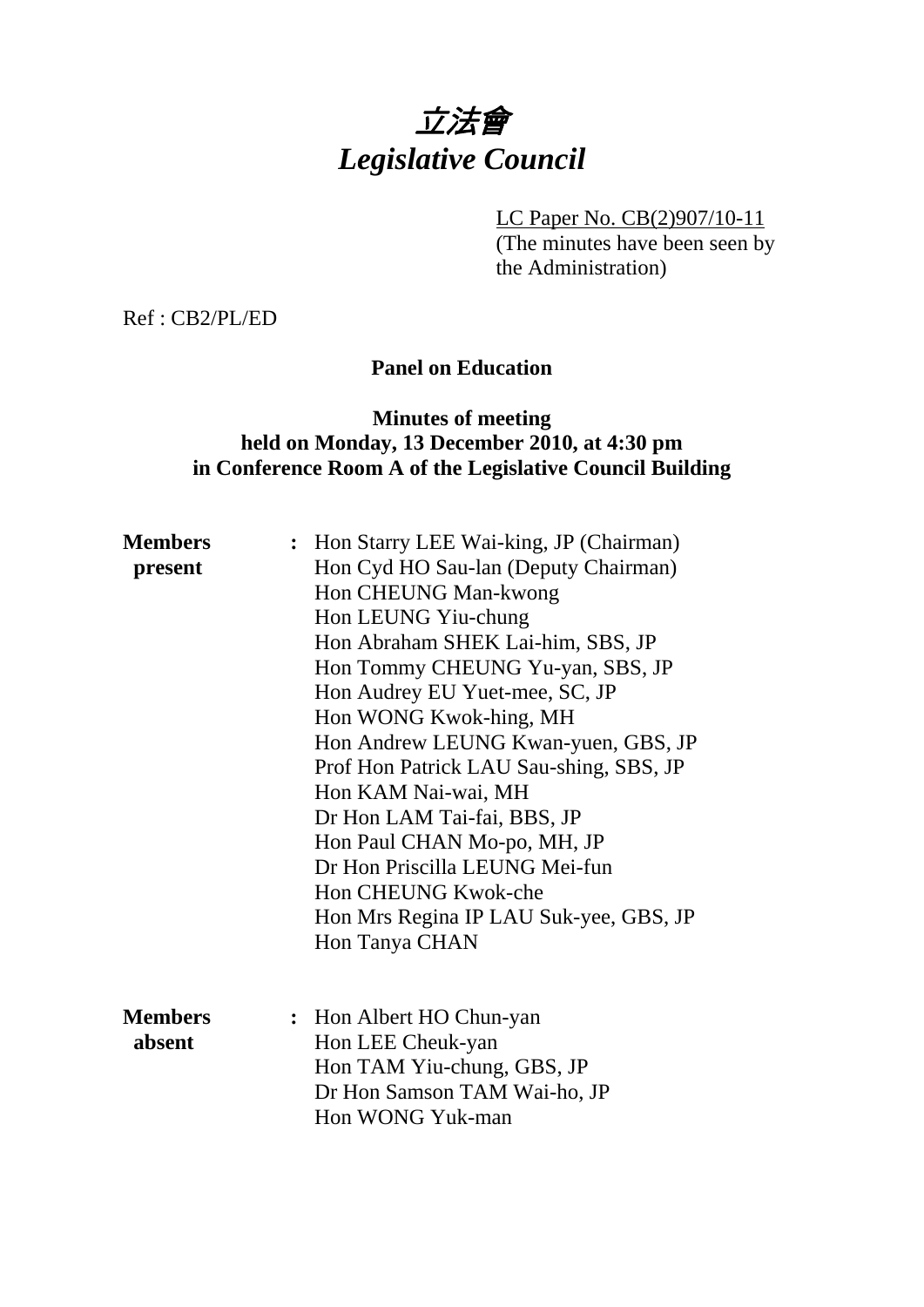**Public Officers :** Agenda item IV  **attending** 

Education Bureau

Mr Kenneth CHEN, JP Under Secretary for Education

Ms Mable CHAN Deputy Secretary for Education (2)

Mrs Y H FOK Principal Education Officer (Education Commission and Planning)

Agenda item V

Education Bureau

Mr Kenneth CHEN, JP Under Secretary for Education

Ms Mable CHAN Deputy Secretary for Education (2)

Mr Raymond SY Principal Assistant Secretary (Infrastructure & Research Support)

The English Schools Foundation

Mrs Heather Du Quesnay Chief Executive

Ms Vivian CHEUNG Chief Financial Officer

Mr John Stewart Director of Facilities

**Clerk in :** Miss Odelia LEUNG **attendance** Chief Council Secretary (2)6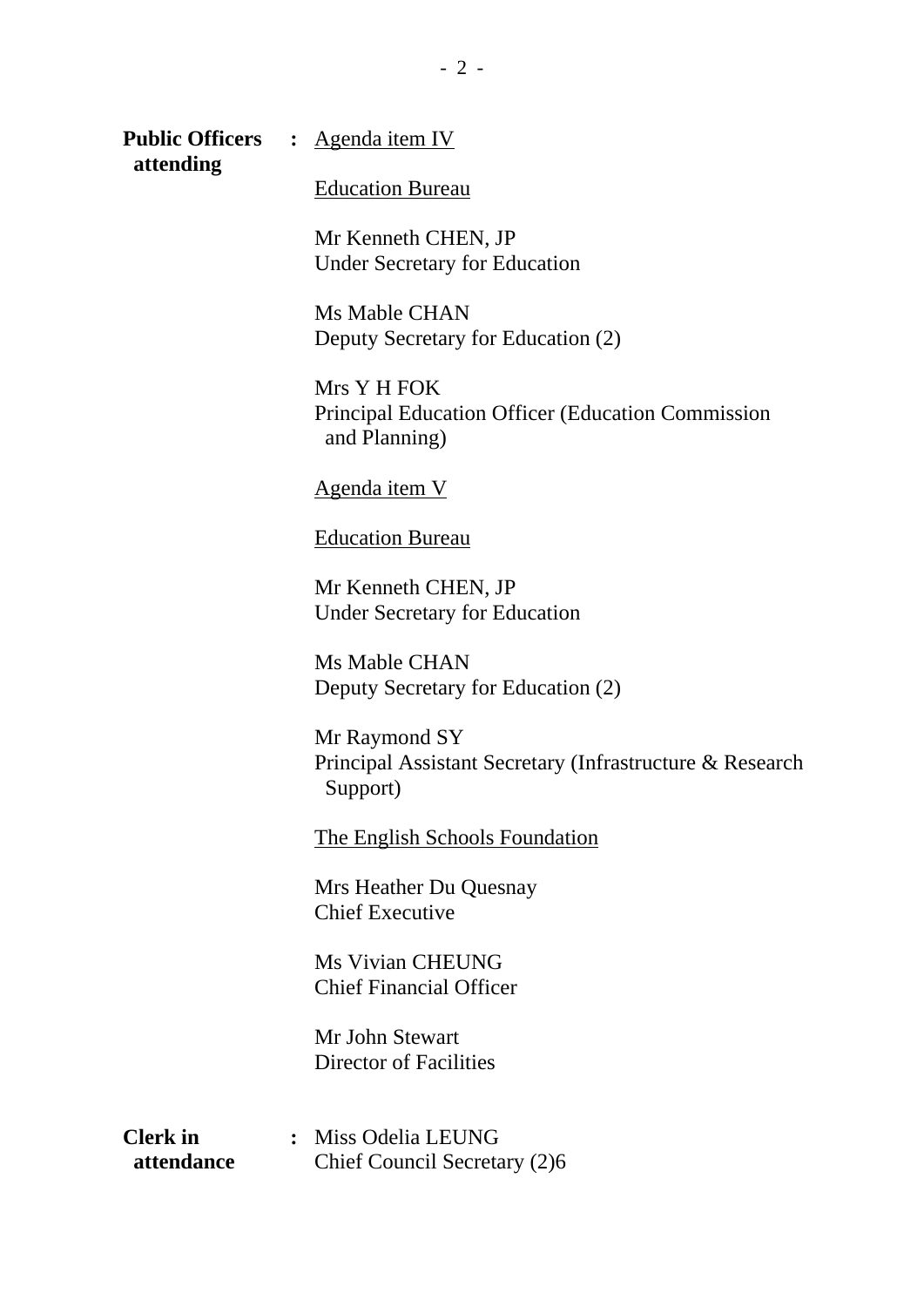# **Staff in :** Ms Catherina YU **attendance** Senior Council Secretary (2)7 Ms Judy TING Council Secretary (2)6

Miss Jenny LEE Legislative Assistant (2)6 (Acting)

#### Action

## **I. Confirmation of minutes**

[LC Paper No. CB(2)389/10-11]

The minutes of the special meeting held on 21 October 2010 were confirmed.

## **II. Information paper(s) issued since the last meeting**  [LC Paper Nos. CB(2)336/10-11(01), CB(2)467/10-11(01), and CB(2)513/10-11(01)]

- 2. Members noted the following papers issued since the last meeting
	- (a) a letter dated 17 November 2010 from the Secretary for Education to Hong Kong Federation of Education Workers regarding sex crime committed by teachers (LC Paper No. CB(2)336/10-11(01));
	- (b) a letter dated 19 November 2010 from Miss Tanya CHAN concerning the governance and administration of Direct Subsidy Scheme schools (LC Paper No. CB(2)467/10-11(01)); and
	- (c) a letter dated 7 December 2010 from Dr Priscilla LEUNG concerning the governance and administration of Direct Subsidy Scheme schools and the pedagogy for Liberal Studies adopted by a teacher in the Hong Kong Management Association David Li Kwok Po College (LC Paper No. CB(2)513/10-11(01)).

3. Regarding (b) and (c), Dr Priscilla LEUNG enquired whether the Panel would discuss the matter. The Chairman said that as public hearings conducted by the Public Accounts Committee ("PAC") on the governance and administration of Direct Subsidy Scheme ("DSS") schools had yet to be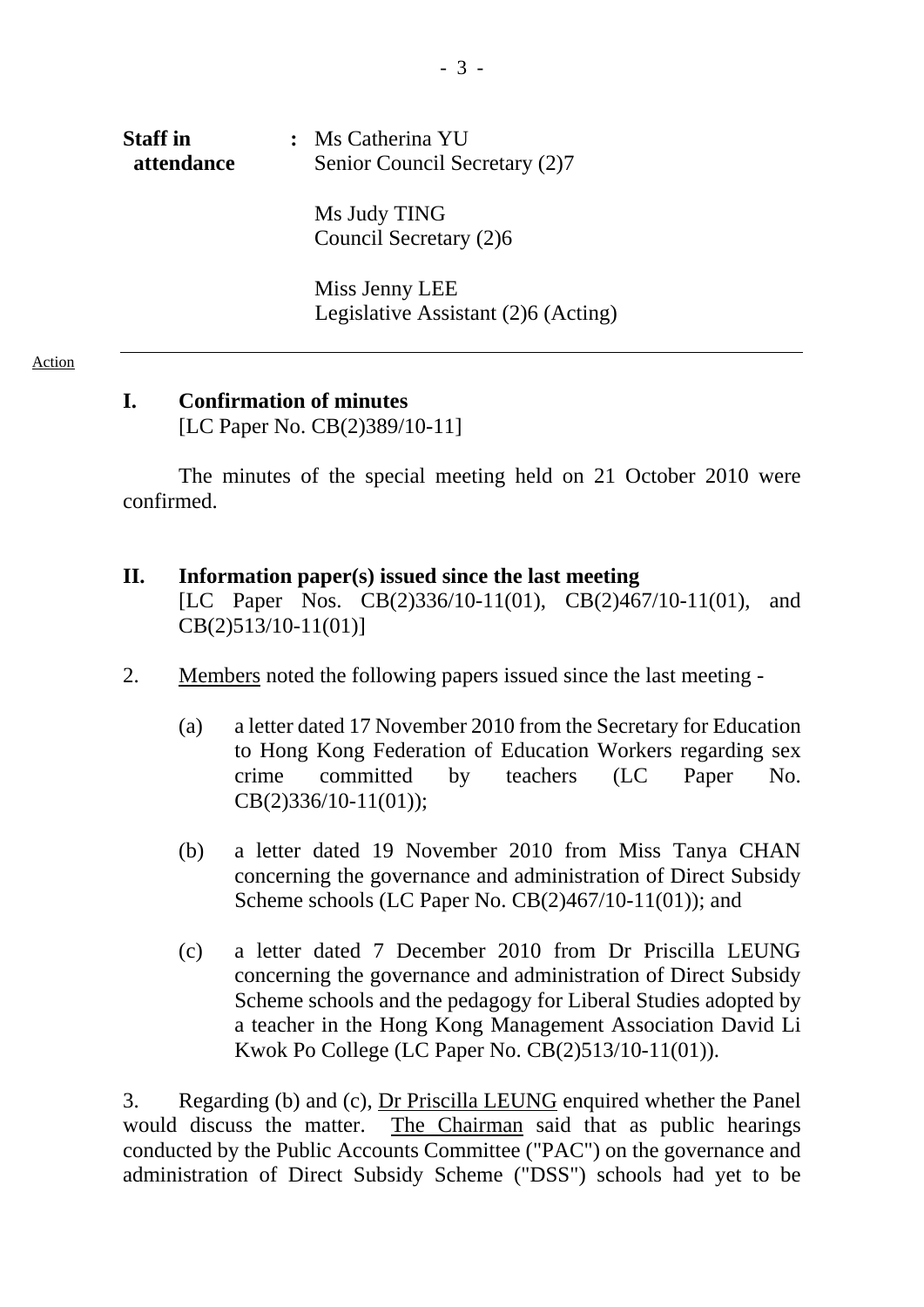completed, it was not an opportune time for the Panel to discuss the matter at the present stage. According to her understanding, PAC would release the report on the governance and administration of DSS schools in mid February 2011. She suggested that the Panel discussed the matter after PAC had released the report.

4. Dr Priscilla LEUNG said that the incident in the Hong Kong Management Association David Li Kwok Po College mentioned in her letter might also happen in other DSS schools. Given that PAC mainly examined the accounts of DSS schools, she suggested that issues relating to DSS schools including the pedagogy for Liberal Studies ("LS") and how parents' complaints were handled be discussed by the Panel as early as possible.

5. Mr CHEUNG Man-kwong opined that the Panel should discuss issues relating to DSS schools after PAC had released its reports. As the Panel should not discuss individual cases, members could raise questions relating to the pedagogy for LS and the complaint handling mechanism in individual DSS schools during the discussion.

6. Miss Tanya CHAN shared Mr CHEUNG Man-Kwong's view. She said that as the PAC report might provide relevant information for the Panel's discussion, the Panel should discuss the matter after PAC had released its report.

7. Ms Cyd HO opined that since PAC only examined the accounts of DSS schools, there were a lot of issues that the Panel would need to follow up. In order to allow sufficient time for discussion, she suggested that a special meeting be arranged to discuss the policy issues of DSS schools and representatives from DSS schools be invited to the meeting to give views. Dr Priscilla LEUNG suggested that two meetings be arranged for the discussion of DSS schools and LS.

8. Mr CHEUNG Man-kwong considered that the duration of the Panel meetings for discussion on DSS schools would depend on the number of outstanding issues. If the Administration had responded positively to PAC's recommendations, the Panel might not need to follow up many issues. He suggested that the meeting arrangements be determined after the release of the PAC report.

9. The Chairman suggested that a two-hour meeting be arranged first and depending on the progress of the discussion, another meeting could be arranged if necessary. She said that according to the Chairman of PAC, some Members had expressed concern over the governance and administration of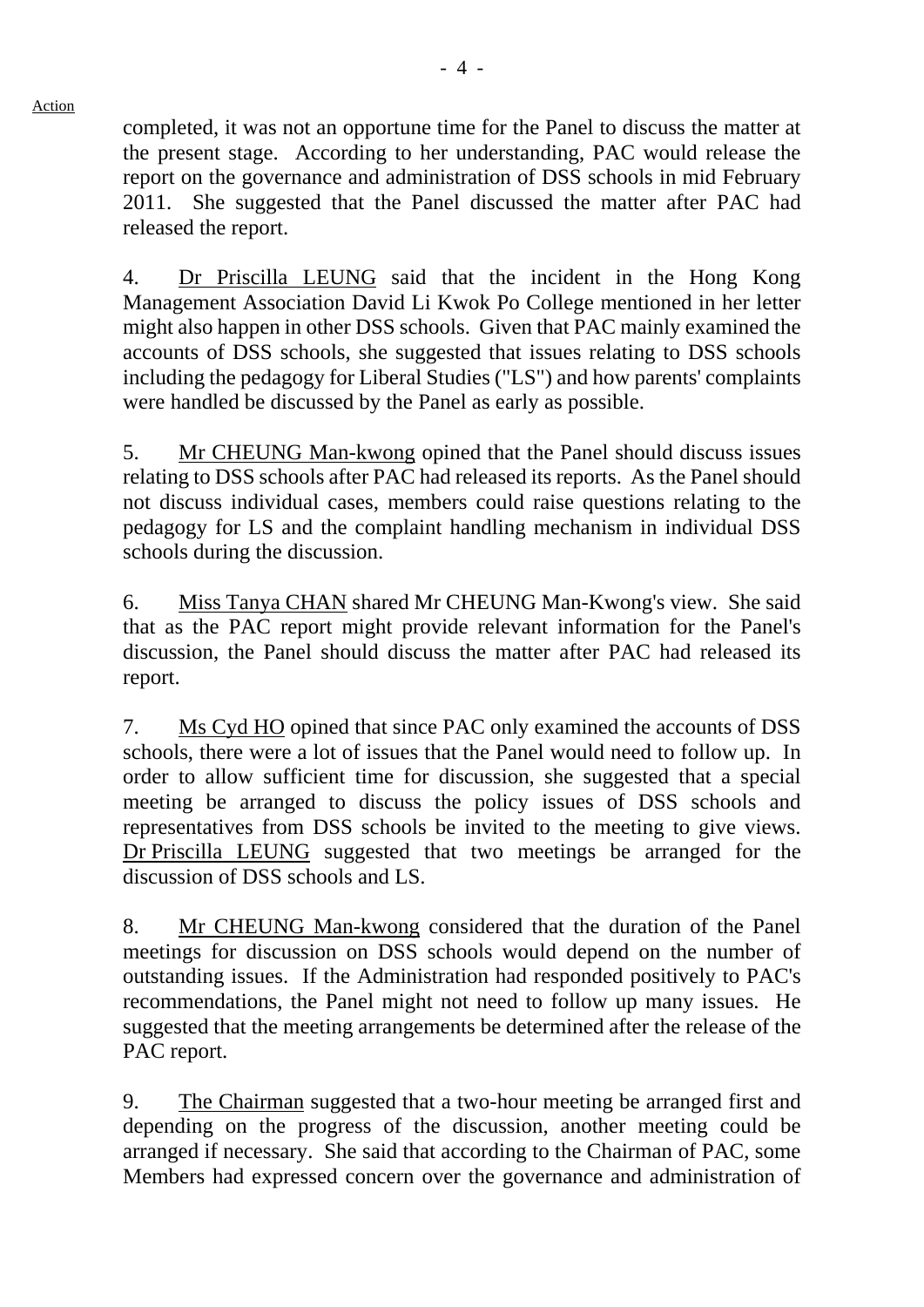DSS schools. The Chairman of PAC might consider moving a motion for debate in the Council to enable Members to have an opportunity to express views on the subject.

10. Members agreed that the Panel would discuss issues relating to DSS schools and LS at the earliest opportunity after PAC had released its report.

## **III. Items for discussion at the next meeting**

[Appendices I and II to LC Paper No. CB(2)482/10-11]

11. Members agreed to discuss the following items at the next regular meeting scheduled for 10 January 2011 at 4:30 pm –

- (a) Research and Academic Building, The University of Hong Kong Science and Technology;
- (b) Start-up Loan for Post-secondary Education Providers; and
- (c) Report on the Higher Education Review 2010.

12. Regarding item (a), the Chairman declared that she was a council member of the Hong Kong University of Science and Technology. As such, she considered it not appropriate for her to preside over the discussion of that item. She requested the Deputy Chairman to chair that part of the meeting. The Deputy Chairman agreed.

## Special meeting

Action

13. The Chairman reminded members that a special meeting had been scheduled for 17 December 2010 at 5:00 pm or immediately after the Finance Committee ("FC") meeting scheduled for 3:00 p.m., whichever was later, to discuss the review of the Pre-primary Education Voucher Scheme ("PEVS"). Professor Edmond KO, Chairman of the Working Group on Review of PEVS, had been invited to the special meeting. As at 13 December 2010, 30 organizations had indicated that they would attend the special meeting.

14. Having regard to the large number of organizations attending the special meeting, Ms Cyd HO was concerned that a two-hour meeting might not be sufficient for the exchange of views. She enquired about the feasibility of extending the meeting. The Clerk explained that as Professor Edmond KO had other commitments, he could not stay beyond 7:00 pm. Nevertheless, Professor KO would be able to listen to the views of all the deputations and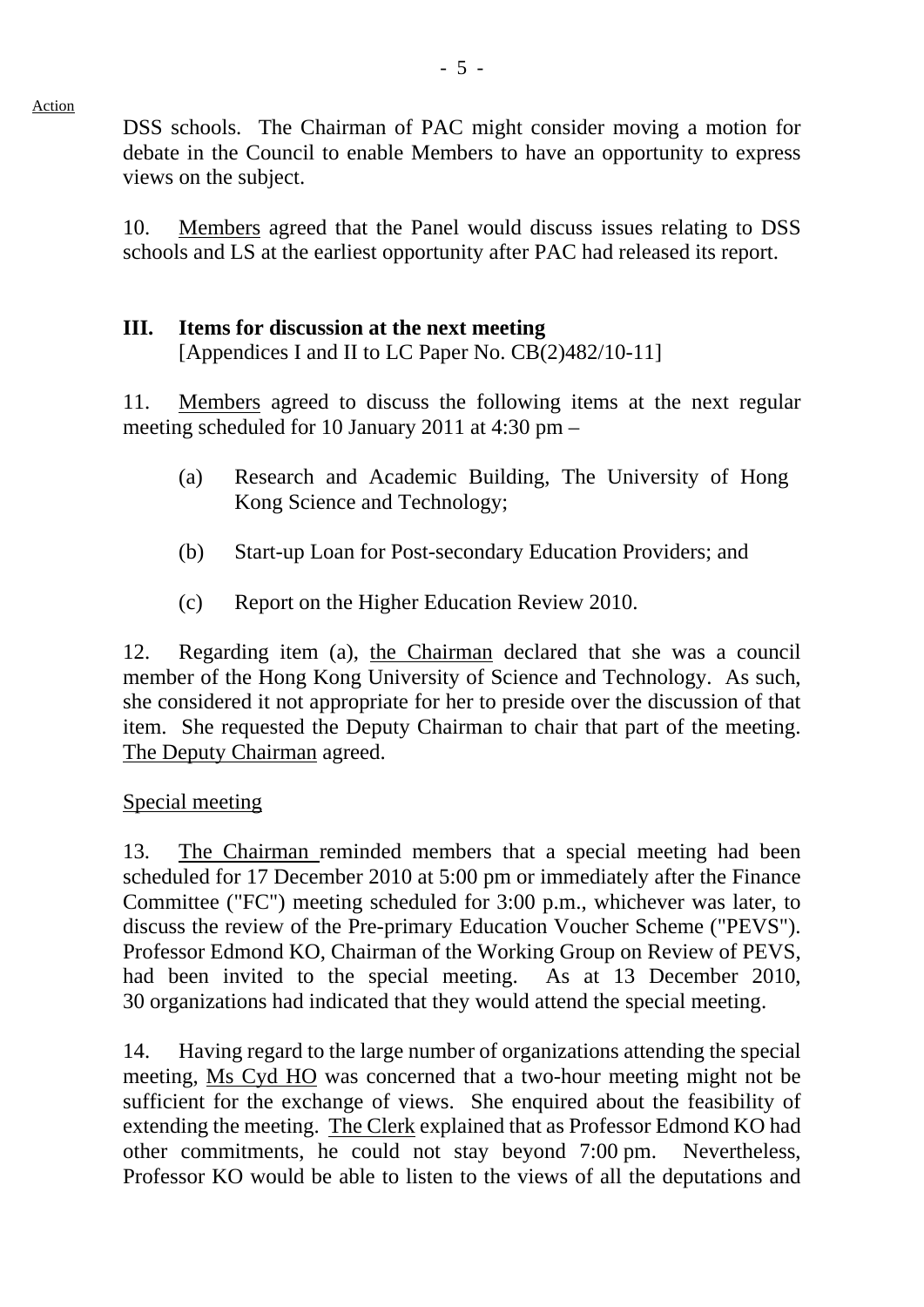exchange views with members. The Chairman supplemented that the discussion among members, the Administration and the deputations could continue after Professor KO's departure.

## **IV. School net arrangements in Islands District under the Secondary School Places Allocation System**

[LC Paper Nos. CB(2)482/10-11(01)-(02) and CB(2)380/10-11(01)]

15. Members noted that the background brief entitled "Provision of school places in the Islands District" prepared by the Legislative Council ("LegCo") Secretariat.

## Briefing by the Administration

16. Under Secretary for Education ("US(Ed)") briefed members on the present school net arrangements in Islands District under the Secondary School Places Allocation ("SSPA") System and updated members on the principles and criteria for identifying Secondary ("S") 1 places from other districts such as Hong Kong Region to be netted to Islands District in order to provide more school choices to parents, as detailed in the Administration's paper.

## Provision of school places and school net arrangements in South Lantau

17. Referring to the submission from South Lantau Education Concern Group ("the Concern Group") which was tabled at the meeting, Mr WONG Kwok-hing said that the Concern Group and the Administration held different views on many issues relevant to the school net arrangements in Islands District. The Concern Group had lodged a complaint with the Complaints Division of the LegCo Secretariat about the Government's long-standing neglect of the urgent local educational needs of residents of South Lantau, and a case conference had been held on 19 November 2010. Members attending the case conference in general shared the concerns of the Concern Group. However, the Concern Group could not present their views direct to the Administration as the case conference was held closed door. Mr WONG suggested that the Concern Group and the residents of South Lantau should be invited to exchange views with the Administration at a Panel meeting.

18. Mr WONG Kwok-hing further said that although the Administration had provided more school choices from other districts such as Hong Kong Region in the netting arrangements for students in Islands District, the transportation problem experienced by Islands District students had not been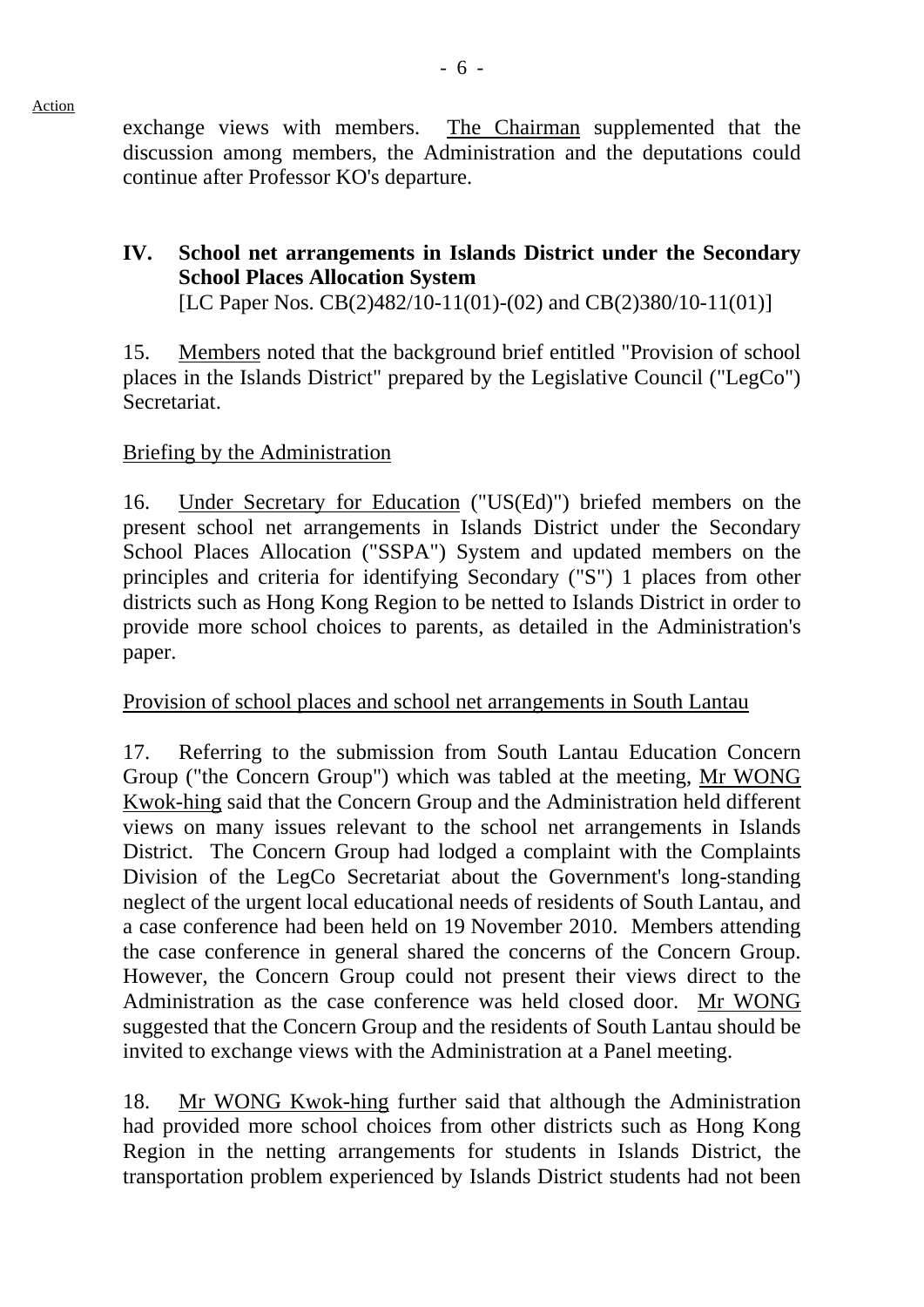resolved. Parents were worried about the safety of their children as they spent considerable time on commuting to and from school; and students were discouraged from participating in extra-curricular activities because of the long travelling time. To solve these problems, Mr WONG suggested that the site of the former New Territories Heung Yee Kuk Southern District Secondary School ("ex-SDSS") should be used for operating a secondary school for local children. Mr WONG pointed out that a mock enrolment had recently been carried out in four primary schools in South Lantau assessing the views of Primary ("P") 4, 5 and 6 students on whether they would study at the secondary school proposed to be operated at the ex-SDSS site. The results had shown that more than 61 students, the acceptable minimum number of students for operating three S 1 classes, at each level indicated that they would enrol in the school.

19. US(Ed) clarified that the Administration had met with the Concern Group in the past, and had discussed the subject of the provision of school places on Islands with other deputations at the Panel meeting on 11 July 2009. The Administration appreciated the inconvenience experienced by Islands District students travelling to school and had been providing different means to mitigate the problem, such as by providing travelling subsidies and netting schools in other districts to the Islands net. US(Ed) stressed that a secondary school should have a minimum number of S1 students in order to sustain its operation. The number of P6 students in South Lantau participating in the SSPA System, around 50 in the past few years, was not sufficient to support the sustainable operation of a secondary school. As the overall S1 student population of Hong Kong had been declining, the student population in South Lantau would also follow this trend.

20. US(Ed) further pointed out that among the schools netted from other districts, half of them had all their school places filled up after allocation. About 70% of the students were allocated to these schools according to their first three choices under the SSPA System, and this proved that these schools were popular among students.

21. Mr LEUNG Yiu-chung echoed the view that the Concern Group and the residents of South Lantau should be invited to give views at a Panel meeting and a secondary school should be operated at the ex-SDSS site for local children. While appreciating the efforts taken by the Administration in providing more school choices from Hong Kong Region in the netting arrangement for Islands District students, he considered that the mere netting arrangement could not effectively resolve the transportation problem of these students. He suggested that officials from the Education Bureau should travel with these students to and from school so as to understand their predicament.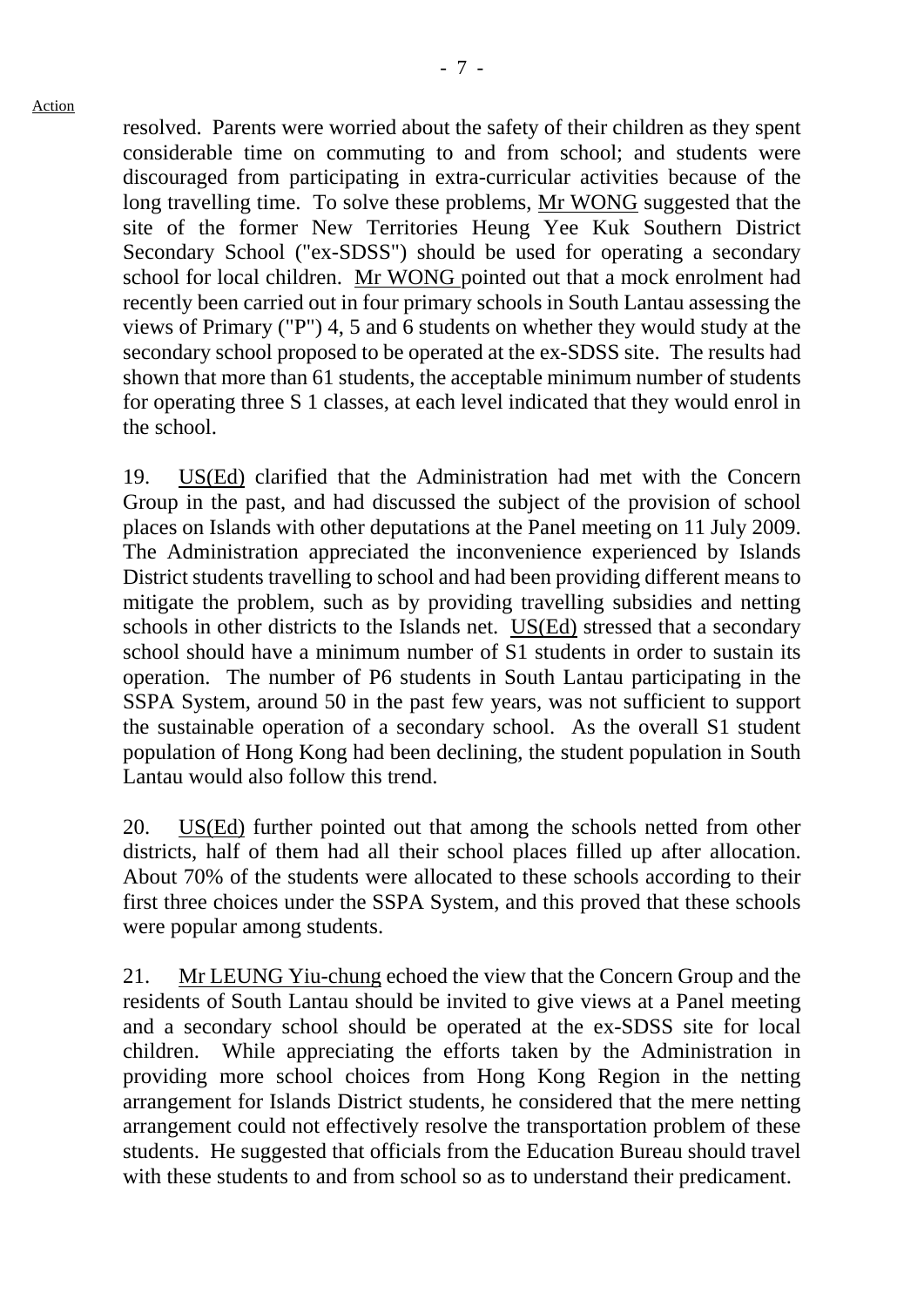- 8 -

22. Mr LEUNG Yiu-chung further said that while the preferred solution was to operate a secondary school at the ex-SDSS site, the interim relief measure was to change the school net of South Lantau from Islands to Central and Western ("C&W") so that Islands students, such as those living in Peng Chau, could go directly from home to the schools located in C&W District. Currently, there was no direct ferry between Peng Chau and Cheung Chau or Tung Chung, and Peng Chau students had to take indirect route to go to schools there. Should the school net of South Lantau be changed from Islands to C&W, Peng Chau students would only need to take one ferry ride to go to school. This arrangement was not unprecedented. SKH Wei Lun Primary School in Discovery Bay ("DB") had been assigned to C&W school net under SSPA System on the ground that DB was accessible only by ferry services between DB and Central in the 1990s. This netting arrangement had remained unchanged despite that DB was now accessible by land transport. Mr LEUNG considered that students of Peng Chau were treated unfairly. He added that the Administration had previously agreed to carry out a questionnaire survey to gauge the school preference of parents in the Islands District for their children. However, this survey had yet to be carried out.

23. US(Ed) responded that the Administration noted the request of Peng Chau residents for changing their school net to C&W. However, the established mechanism for demarcation of school nets should also be followed. The Working Group ("WG") on Review of School Nets, comprising representatives of major school councils, parent representatives, representatives of Committee on Home-School Co-operation and lay members, had been deliberating on different proposals of merging the school nets, as mentioned in paragraph 16 of the Administration's paper. Since extensive deliberations were required, the review could not be completed overnight. The WG was of the view that before completion of the school net review, the existing demarcation of the 18 school nets should remain unchanged.

24. Deputy Secretary for Education (2) ("DS(Ed)2") said that in the 2009-2010 school year, S1 places from 27 schools in Hong Kong Region had been netted for selection by all P6 students in Islands School Net. In fact, P6 students in C&W School Net had only 10 schools physically located in their home net for selection. As for identifying S1 places from other districts to be netted to a particular school net, DS(Ed)2 explained that the Administration reviewed the netting arrangements annually and would consider the past allocation results which reflected parental choices. DS(Ed)2 added that a questionnaire had been drafted for comments by some schools and parents in the Islands District to collect their initial views. If consensus could be reached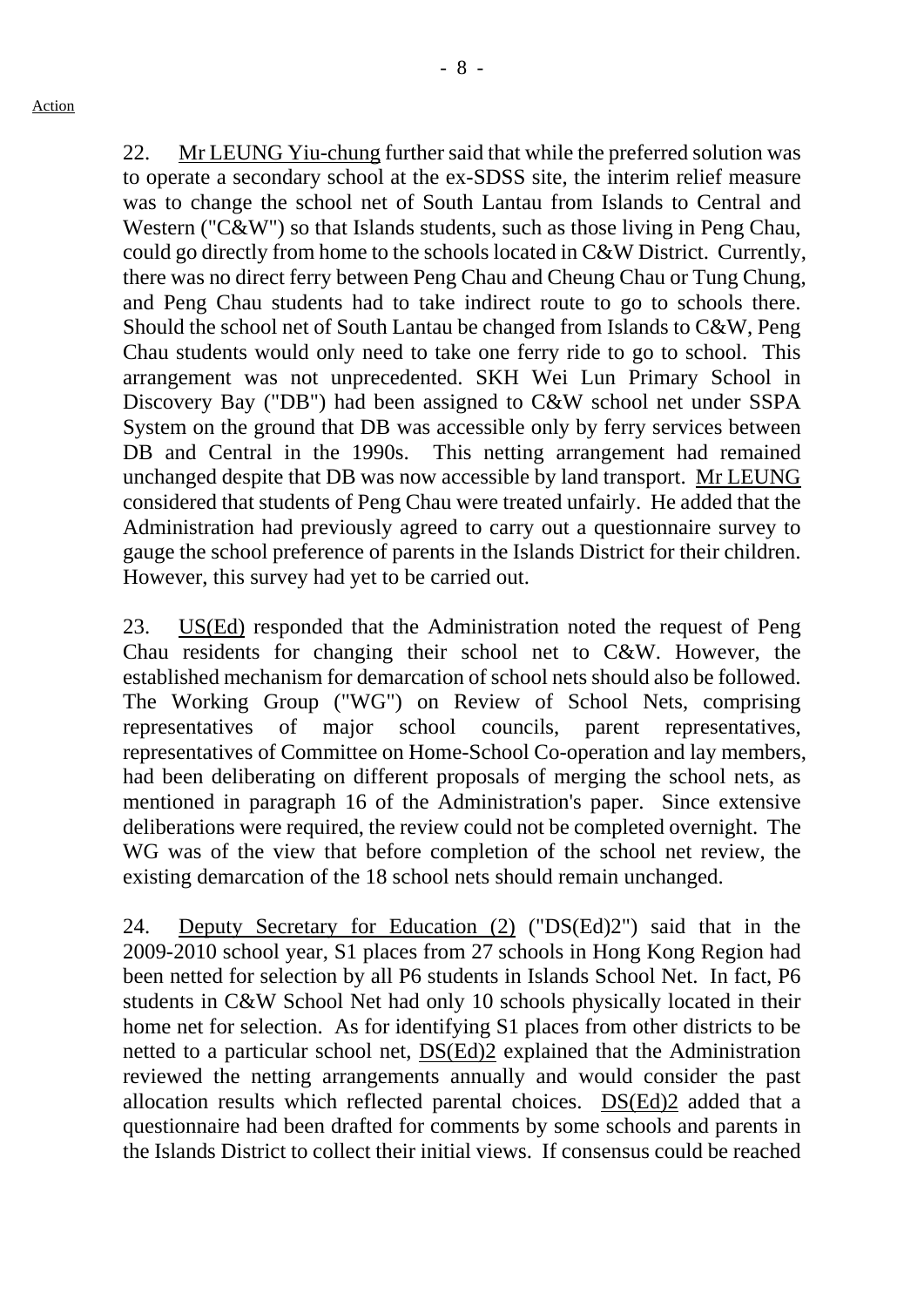Action

by the schools and parents concerned on the conduct of the survey, the Administration would carry out the questionnaire survey formally.

25. Ms Audrey EU said that the ex-SDSS site had been idling for many years and the Administration was wasting public resources. She was given to understand that the Concern Group had requested recently to use the site for local activities but was informed that the site was too dilapidated for use. She asked whether the Administration had any plans for the use of the site.

26. US(Ed) responded that the Administration had been communicating with Christian Zheng Sheng Association ("CZSA") concerning the relocation of its drug treatment and rehabilitations centres ("DTRCS") in Ha Keng to the site. The relocation could not be effected as CZSA had yet to submit the required information. At the present stage, no other options for use of the site had been contemplated.

27. Ms Audrey EU asked whether there were any deadlines or target dates for relocating the DTRCs of CZSA to the ex-SDSS site or providing a secondary school for students in South Lantau there. She considered that the Administration should not indefinitely ignore the needs of both groups. Mr CHEUNG Man-kwong echoed the view that the Administration should expeditiously decide the site for the DTRCs of CZSA, as it had implications on the re-development of a secondary school at the site. US(Ed) replied that the Administration hoped to address both issues as soon as practicable.

28. Mr LEUNG Yiu-chung asked whether the Administration had made a commitment to allocate the ex-SDSS site to CZSA for reprovisioning its DTRCs and; if not, whether a secondary school would be re-developed at the site for local children.

29. In response, US(Ed) said that the Administration was still in the process of discussing the relocation of the DTRCs of CZSA to the ex-SDSS site. It would need to seek the views of local residents on the relocation. He acknowledged that it had been a long process and CZSA had yet to provide the requisite information on its operating accounts to allay the concerns of the general public. US(Ed) advised that the Administration had not made any commitment to allocate the ex-SDSS site to CZSA.

### The educational needs of non-Chinese speaking students in South Lantau

30. Mr LEUNG Yiu-chung said that the Administration should review the many outdated and incorrect figures in its paper, such as the number of non-Chinese speaking ("NCS") students in South Lantau which had not been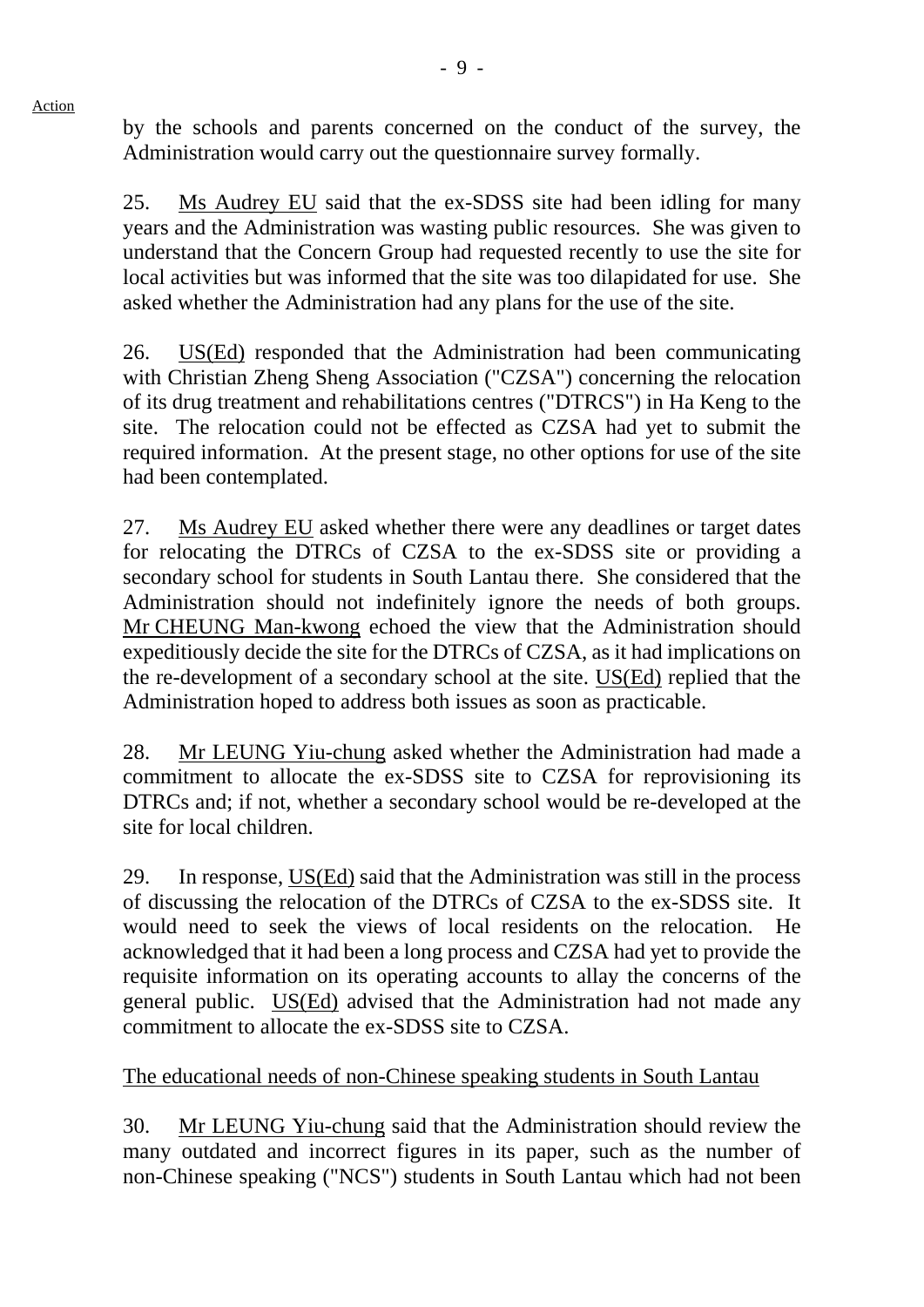reflected in the SSPA System. These students and their families were not as mobile as before and intended to live in Hong Kong for a long period of time. The educational needs of these students should be addressed.

31. US(Ed) pointed out that the figures provided by the Concern Group were different from those contained in the Administration's paper, as the former also included the NCS students of Holy Family School (Peng Chau) and Lantau International School (Tong Fuk and Pui O). Whether or not those students might choose public sector S1 places in South Lantau, if available, was uncertain, noting that some parents in Peng Chau had requested for change of school net to C&W District while the students in Lantau International School might prefer studying at a school which offered non-local curriculum.

32. Mr CHEUNG Man-kwong stressed the importance of clarifying the number of P6 NCS and Chinese-speaking students in South Lantau demanding for S1 places which would critically determine whether a secondary school should be operated in the area, irrespective of whether or not at the site of ex-SDSS. According to the Administration, there were 50 P6 students participating in the SSPA System, and some of them might choose schools outside South Lantau. According to the Concern Group, there were 655 NCS P1 to P6 students in South Lantau, and based on this figure, roughly 100 students would require S1 places annually. As NCS P6 students in South Lantau preferred secondary schools adopting English as the medium of instruction ("MOI"), they did not participate in the SSPA System.

33. US(Ed) clarified that the number of P6 students participating in the SSPA System formed the basis of the Administration's assessment on the demand for public sector S1 places. The Administration was aware of the number of students in the primary schools of South Lantau, including local and international primary schools. He referred members to the mock enrolment conducted by the Concern Group, as mentioned in paragraph 18 above, which revealed that in the 2010-2011 school year, the respective numbers of P5 and P6 students indicating that they intended to enrol in the proposed secondary school were 69 and 78. US(Ed) pointed out that these numbers were not comprehensive as some parents had preference for schools outside South Lantau. In the last few years before the closure of the ex-SDSS, the number of its S1 students had decreased to around 10. Having regard to the vastly different ethnic backgrounds and different needs of the NSC students in Islands District, the sustainable operation of a secondary school in the area was in doubt. Notwithstanding, the Administration had been endeavouring to help them seek admission to their preferred schools. US(Ed) stressed that the need or otherwise to operate a secondary school in South Lantau should be based on the actual number of P6 students participating in the SSPA System.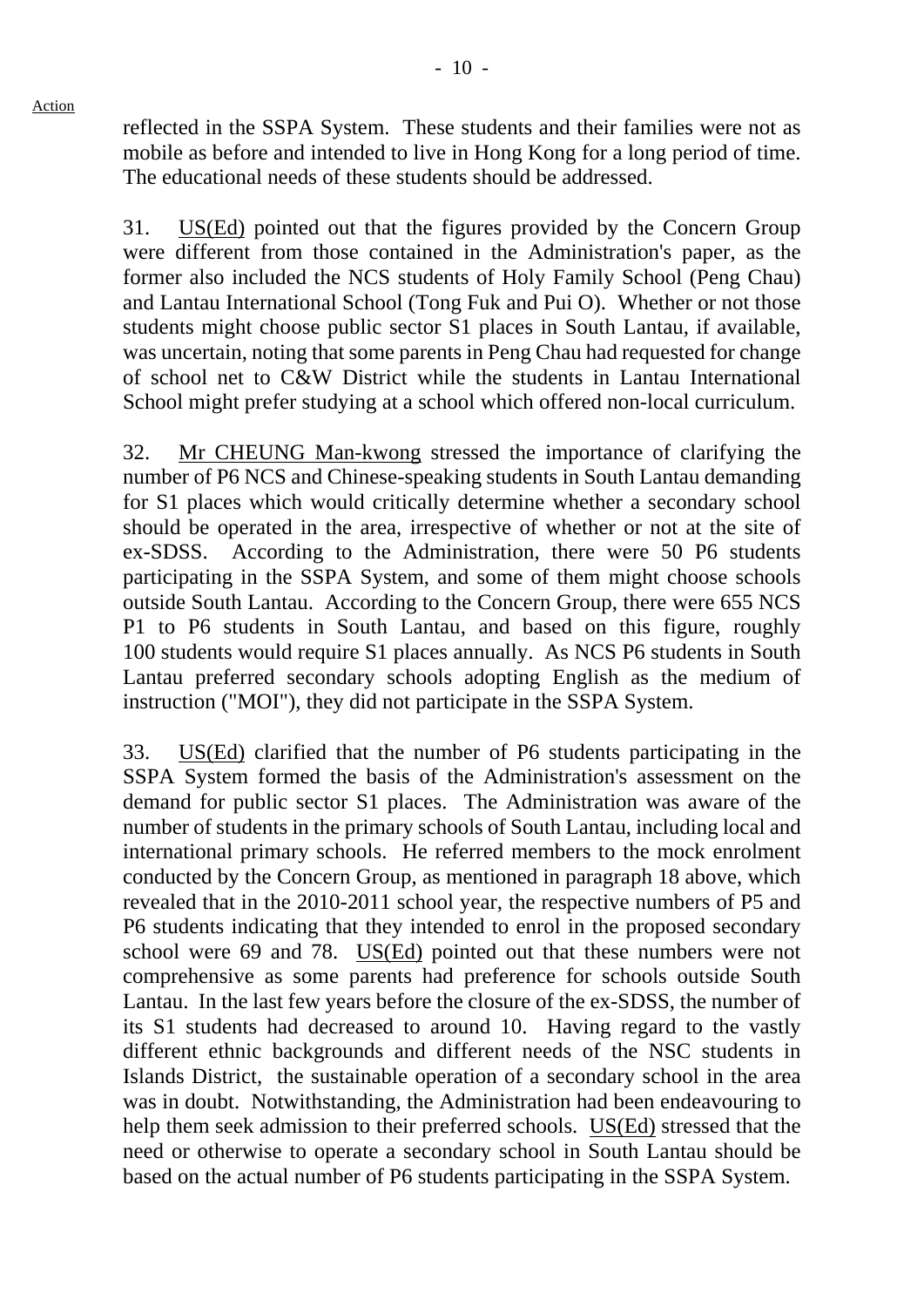34. Mr CHEUNG Man-kwong was of the view that the declining number of students in the ex-SDSS did not have any relevance to the current situation in South Lantau as NCS students there were increasing. He reiterated the importance of ascertaining the number of NCS P6 students in South Lantau because it had bearing on the need for the operation of a secondary school. US(Ed) replied that even if some NCS students decided to enrol in the proposed secondary school, their number together with the local students would still be too small for its operation. Mr CHEUNG Man-kwong stressed the need for the Administration to provide the number of NCS P6 students in South Lantau to the Panel.

35. DS(Ed)2 advised that there were 50 NCS P6 students in Islands District participating in SSPA 2010; of these, 23 were from Mui Wo School and Bui O Public School in South Lantau.

36. Mr CHEUNG Man-kwong reiterated his view that students' participation in the SSPA System could not reflect the actual number of NCS P6 students as they in general did not participate in the system and preferred secondary schools using English as the MOI. Should there be a local secondary school using English as the MOI, NCS students might choose to study there. The Chairman shared the view of Mr CHEUNG, and said that the Administration should take into account the number of NCS students.

37. DS(Ed)2 advised that of the 23 P6 students attending the Lantau International School in Tong Fuk in the current school year, the majority of them was NCS students. In the Administration's view, these students would prefer secondary schools that offered non-local curriculum. The Administration monitored the educational needs of the NCS students in Lantau International School on a yearly basis. Should these students wish to attend schools that offered local curriculum, they could participate in the SSPA System and apply for the designated schools for NCS students. There were sufficient places in these designated schools to meet the demands of NCS students. DS(Ed)2 stressed that the need for providing a secondary school for NCS students to pursue non-local curriculum in South Lantau should be considered in the overall planning of provision of school places in Hong Kong.

Formulation of special school policy for Islands District

38. Ms Audrey EU opined that the consideration for the operation of schools in urban and Islands/rural areas should be different and the Administration should formulate different policies to address their different situations. While the requirement of a minimum number of 61 students at each level could be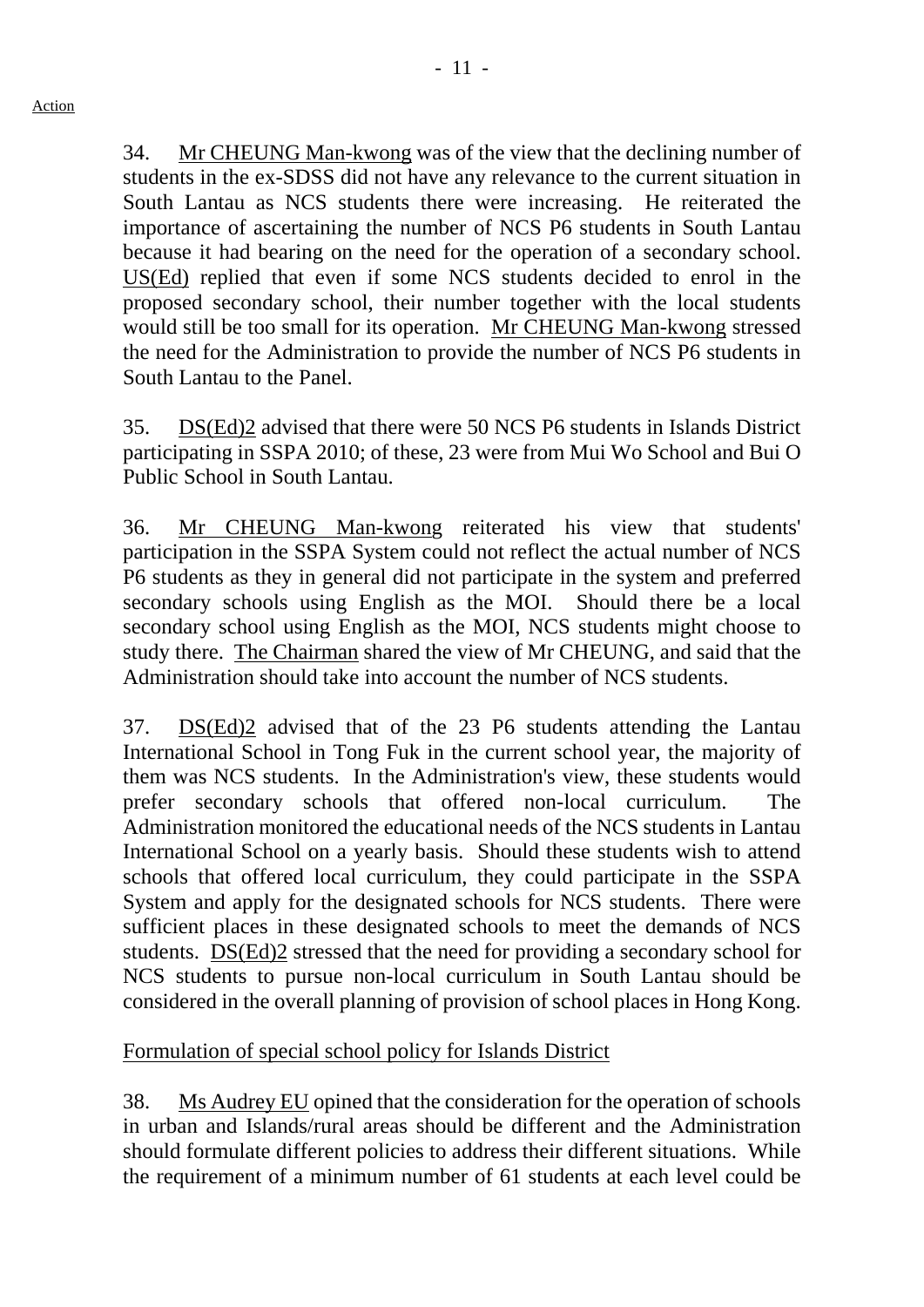maintained for schools in urban areas, such a requirement should be relaxed for schools in rural areas/Islands District given the inconvenient transportation conditions. The Administration should discuss with stakeholders to come up with an appropriate minimum number of students at each level for rural and Islands schools.

39. US(Ed) responded that the Administration had discussed with the education sector on issues relating to the appropriate number of students at each level. The Administration was of the view that in addition to the consideration of public resources, the need to provide a broad and balanced curriculum to cater for the diverse learning interests of students and to create opportunities for them to interact with each other should also be considered. US(Ed) reiterated that 61 students at each level was the acceptable minimum and the Administration had no intention of adopting two sets of policies for urban and remote areas in terms of school operation.

40. Mrs Regina IP said that she did not agree that a secondary school would need to have a large number of students in order to provide a broad and balanced curriculum for students. She pointed out that in other jurisdictions, the number of students of some quality private schools ranged from 200 to 400. Students of these schools were able to enjoy the benefit of small class teaching as well as to participate in a variety of activities, including community services and other learning experiences. She enquired whether the main concern of the Administration was resources, and whether it was concerned that the operation of a school with a small student population in South Lantau would set a precedent and this might be difficult to justify given the closure of rural schools some years ago.

41. US(Ed) said that the policy on the minimum number of students of a secondary school and the range of subjects to be provided had been formulated in the context of school system in the public sector. As the backgrounds of students were diverse, a broad curriculum should be provided to cater for their different learning needs and interests. While the Administration had all along considered that 24 classes, i.e. four classes for each level, were the most appropriate structure, it also recognized that flexibility should be allowed. As such, it allowed under certain conditions schools to operate 18 classes with 20 students for each class and three classes for each level, i.e. 61 students being the acceptable minimum at each level. The Administration did not see any reasons to change the policy under the New Academic Structure, and the question of operation of a secondary school with a small student population in certain districts should not arise.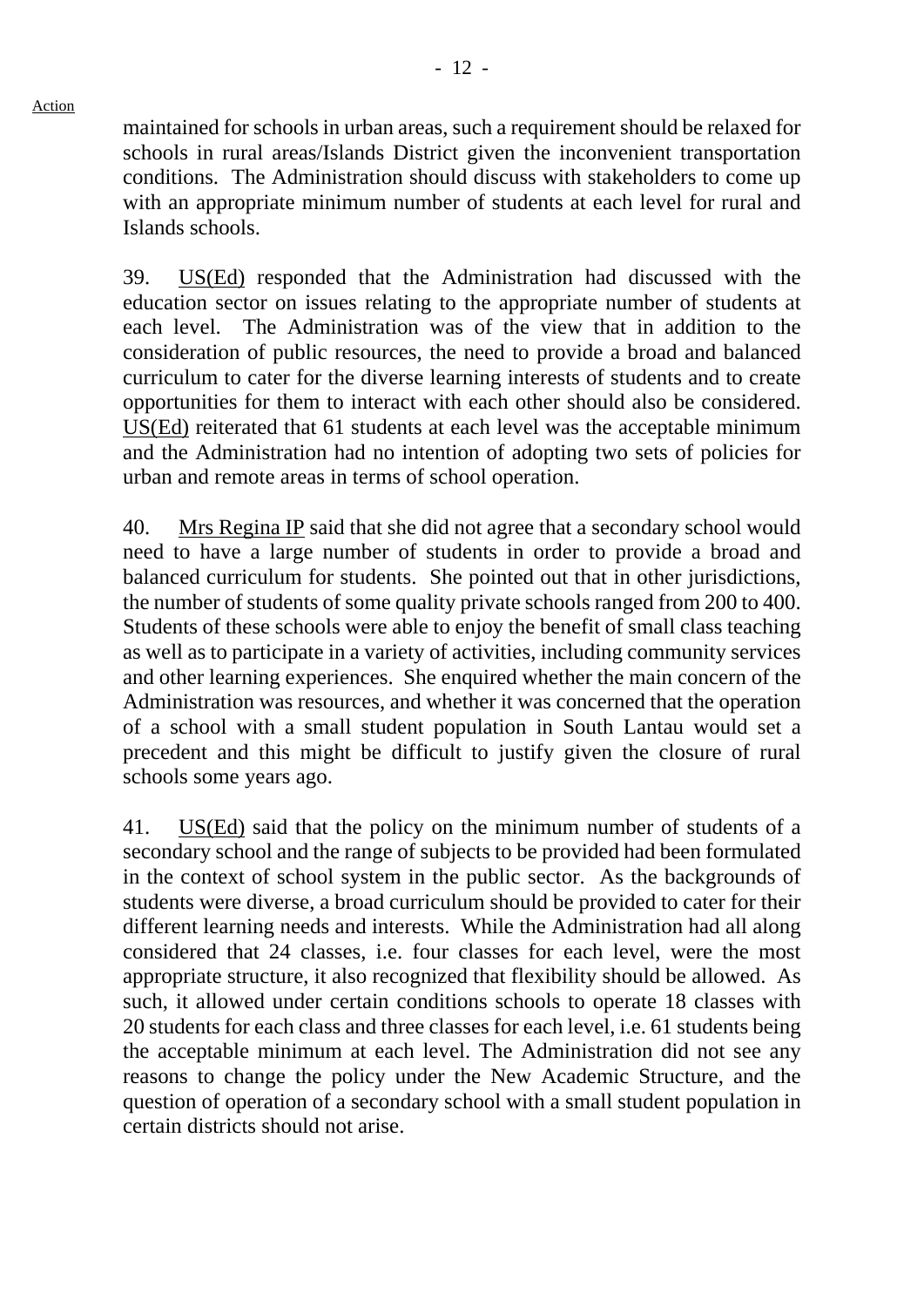42. Mrs Regina IP was of the view that the policy of providing a wide range of subjects for students did not reflect the reality. With the provision of the subject of Liberal Studies and although students were encouraged to take both arts and science subjects, the actual situation was that students chose a limited range of elective subjects to study. US(Ed) did not agree that students only selected a limited range of elective subjects. He said that in addition to the four core subjects, many students took the combination of science, commerce and arts subjects. The aim of the Administration was to provide a broad and balanced curriculum to cater for the different interests of students under the New Academic Structure.

43. Mr Tommy CHEUNG opined that there was no dispute on the need for a certain number of student population for sustainable operation of a school. Against this macro policy, the Administration should balance the need for prudent use of public resources on the one hand and the requests of Islands District students for local schools on the other. He considered that the Administration should formulate policy unique to Islands District and allocate resources to facilitate their students going to school in the vicinity, so as to save their long commuting time. In his view, school quality was the primary consideration. Should the proposed secondary school be operated by renowned school sponsoring bodies, many students outside the Islands District would be attracted to study there.

44. US(Ed) said that different considerations should apply for the operation of primary and secondary schools. The Administration had all along allowed flexibility in operating primary schools with a smaller student population in Islands and remote areas. In secondary schools, a minimum number of students should be maintained in order to provide a variety of subjects to students so as to broaden their vision and achieve whole-person development.

45. Mr Tommy CHEUNG reiterated his view that special policy should be formulated to meet the educational needs of Islands District students. He called on the Administration to think out of the box and provide flexibility for school operators to operate schools in Islands or remote areas. In response, US(Ed) said that the Administration had noted the views of members and stakeholders on the matter. The Administration was of the view that while primary schools could be given greater flexibility in terms of student number, it was necessary to maintain a minimum number of students in secondary schools in order to provide a variety of subjects.

46. Mr LEUNG Yiu-chung said that junior secondary students were still young and found the long commuting time demanding. The Administration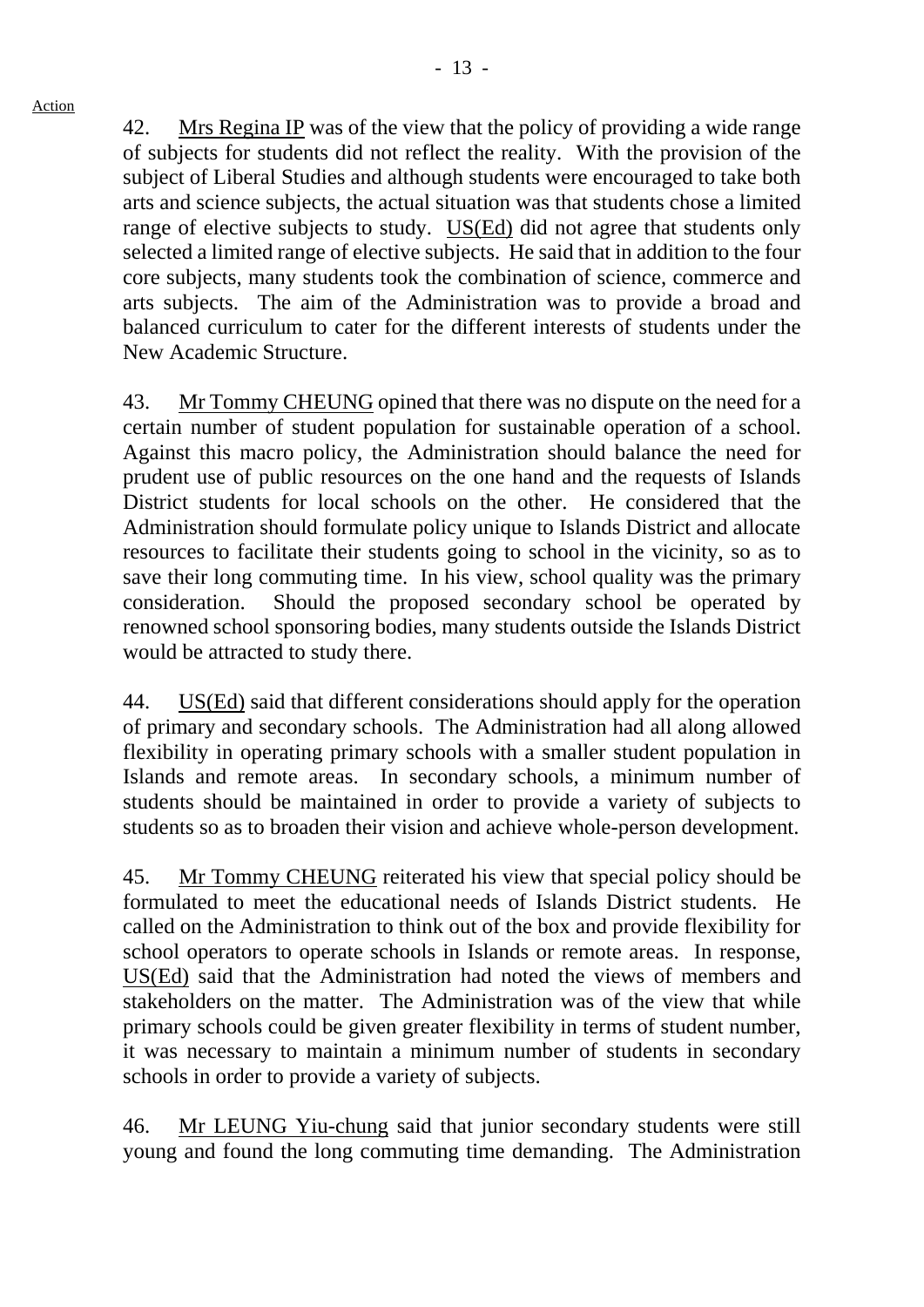should re-consider the call of members for the formulation of special policy to allow the operation of a secondary school in South Lantau.

47. Mr CHEUNG Man-kwong reiterated that the Administration should expeditiously address the educational needs of students of South Lantau. Having regard to the vastness of the area, the scattering of many small islands in the area and the long commuting time taken by students, he shared the view that the Administration should formulate special policy and allow the operation of a secondary school with a smaller student number in South Lantau. The general public would appreciate the need for operating such a school. Nevertheless, the proposed school should have at least two classes at each level and be given adequate teacher manpower to sustain its operation. Mr CHEUNG requested the Administration to provide information on the existing numbers of local students and NCS students and the projected numbers of such students in the next five years to facilitate members' deliberations on the need for a secondary school in South Lantau. The number of school-age children who had not been enrolled in schools should also be given.

48. The Chairman shared the view of Mr CHEUNG Man-kwong and said that the number of NCS students was particularly important. She said that a small number of deputations had attended the Panel meeting on 11 July 2009 to give views on the subject of the provision of school places on Islands. She would liaise with the Clerk to invite deputations to give views on the matter again. Notice would also be posted on the website of LegCo to invite views. Members agreed.

**V. Redevelopment project of Kowloon Junior School of the English Schools Foundation**  [LC Paper Nos. CB(2)482/10-11(03) and (04)]

49. Members noted the background brief entitled "The English Schools Foundation" prepared by the LegCo Secretariat.

## Briefing by the Administration and the English Schools Foundation

50. Under Secretary for Education ("US(Ed)") briefed members on the proposed capital works project and the timeline for implementation of the redevelopment of Kowloon Junior School ("the School") of the English Schools Foundation ("ESF") as detailed in the Administration's paper.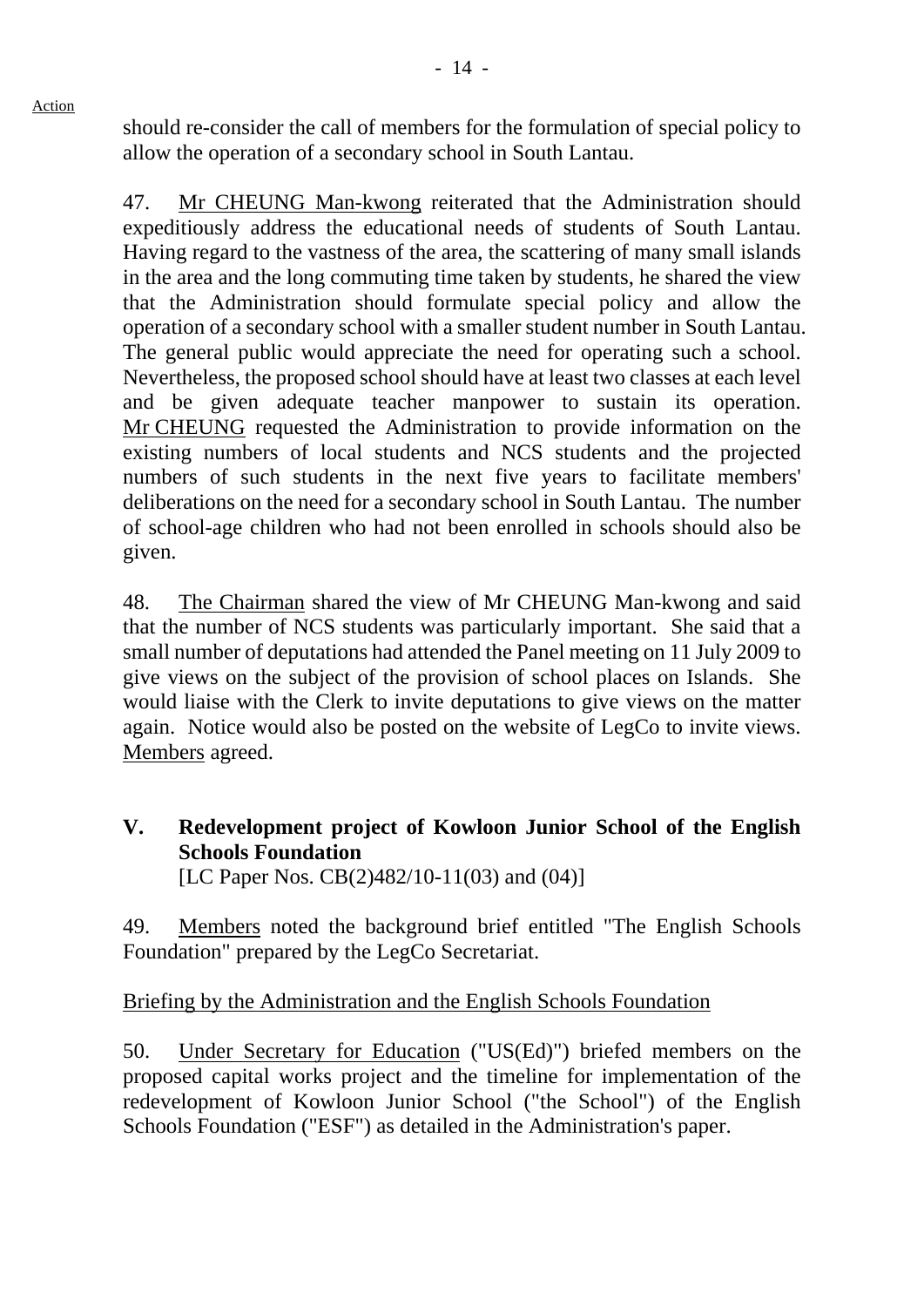51. Mrs Heather Du Quesnay, Chief Executive of ESF supplemented that the School was accommodated in two premises and both the parents and the students of the School found the present arrangement inconvenient. It was also very inefficient for the School staff to travel between the two school premises. ESF was very anxious to redevelop the School and would contribute fund to the project through using some of its cash balances and the parents were also making contributions through the Refundable Capital Levy Scheme. Given the substantial amount of fund required for the project, Government subvention was needed. She appealed to members to support the project.

## Capital grant for redevelopment

52. Mr Tommy CHEUNG declared that his three children were students of the School in the 1980s. He said that he was once a member of the School Council of ESF in his capacity as a LegCo Member for eight years and understood the management of ESF as well as members' concern about the project. As the School was already 53 years old, he was of the view that it would be more cost effective to redevelop than to maintain it. As far as parents were concerned, it was not desirable for their children to study in separate premises as their children would not be able to take care of their younger siblings. He said that members of the Liberal Party supported the funding proposal as the students would be benefitted from the new school premises and the Administration could get back the site at Rose Street which was at a prime location.

53. Ms Audrey EU enquired whether the Administration had made any arrangements with ESF concerning its entitlement to a capital grant which equalled to 100% of the cost for constructing a standard-design public sector school and, if so, whether it was an administrative arrangement or a legal obligation. Noting that ESF had nine primary schools, five secondary schools and one special school, she was concerned whether the same arrangement would apply to the redevelopment of other ESF schools and other local schools. Ms EU also asked about the usage of the to-be-vacated premises cum the site at Rose Street.

54. Deputy Secretary for Education (2) ("DS(Ed)2") responded that according to the prevailing policy, ESF was entitled to a capital grant which equalled to 100% of the cost for constructing a standard-design public sector primary school of the same population. Notwithstanding the prevailing policy, the capital grant was subject to the approval of the Finance Committee ("FC"). The Administration had provided capital grants to ESF schools according to the prevailing policy in the past. Since the School had lesser students than that of a standard public sector school, the amount of the grant had been adjusted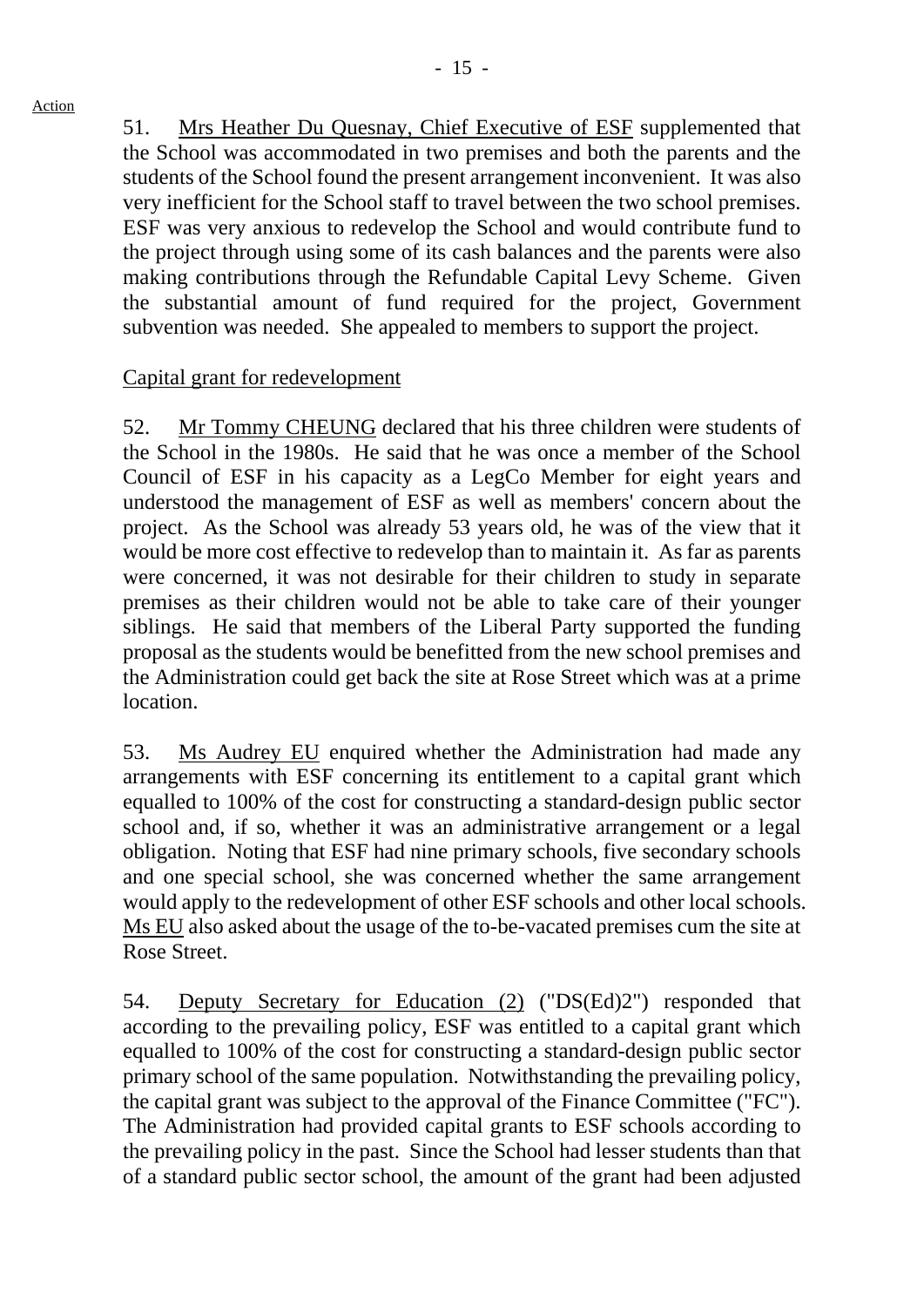downward. The to-be-vacated premises cum the site at Rose Street were leased to ESF by the Administration and ESF was required to return them to the Government for disposal. DS(Ed)2 added that as there was demand for public sector primary school places in Sham Shui Po district in the coming few years, the Education Bureau would explore to earmark the premises for local primary school use. Nevertheless, whether the site could be used for such a purpose would depend on the land use policy of the Lands Department.

55. DS(Ed)2 added that the prevailing policy on capital grant to ESF schools also applied to private independent schools, aided schools and DSS schools. In case ESF requested a capital grant for the redevelopment of its other schools, the Administration would examine each proposal on an individual basis and ensure that the redevelopment project was for the benefit of the students. DS(Ed)2 further said that a capital grant would not be granted for non-standard facilities. Ms Audrey EU requested the Administration to provide written information about the usage of the to-be-vacated premises cum the site at Rose Street.

### Subvention for ESF

56. Mr CHEUNG Man-kwong commented that issues relating to ESF were a historical legacy from the British colonial era. To deal with the problem, it was necessary to determine the role and the positioning of ESF first. The subvention for capital expenditure and recurrent expenditure of ESF should also be examined. He said that international schools were not eligible for any Government subvention but loans only and the prevailing policy on capital grant did not apply to them. The Administration should review the positioning of ESF and decide whether it should be classified as an international school or a DSS school.

57. Mr CHEUNG Man-kwong noted from the Administration's paper and the Public Accounts Committee ("PAC") Report No. 43 that the Administration would review the subvention arrangements for ESF and the review was not on whether recurrent Government subsidies to the ESF should be withdrawn but rather how the withdrawal should be phased. Mr CHEUNG pointed out that there were both local and non-local students studying in ESF schools. While local students should be eligible for local education subsidies, it was not the case for non-local students. The Administration should look into the matter and come up with a solution.

58. Following up on Ms Audrey EU's enquiry, Mr CHEUNG Man-kwong said that if all the ESF schools were eligible for the same subvention arrangements for redevelopment, the capital grant involved could be enormous

Admin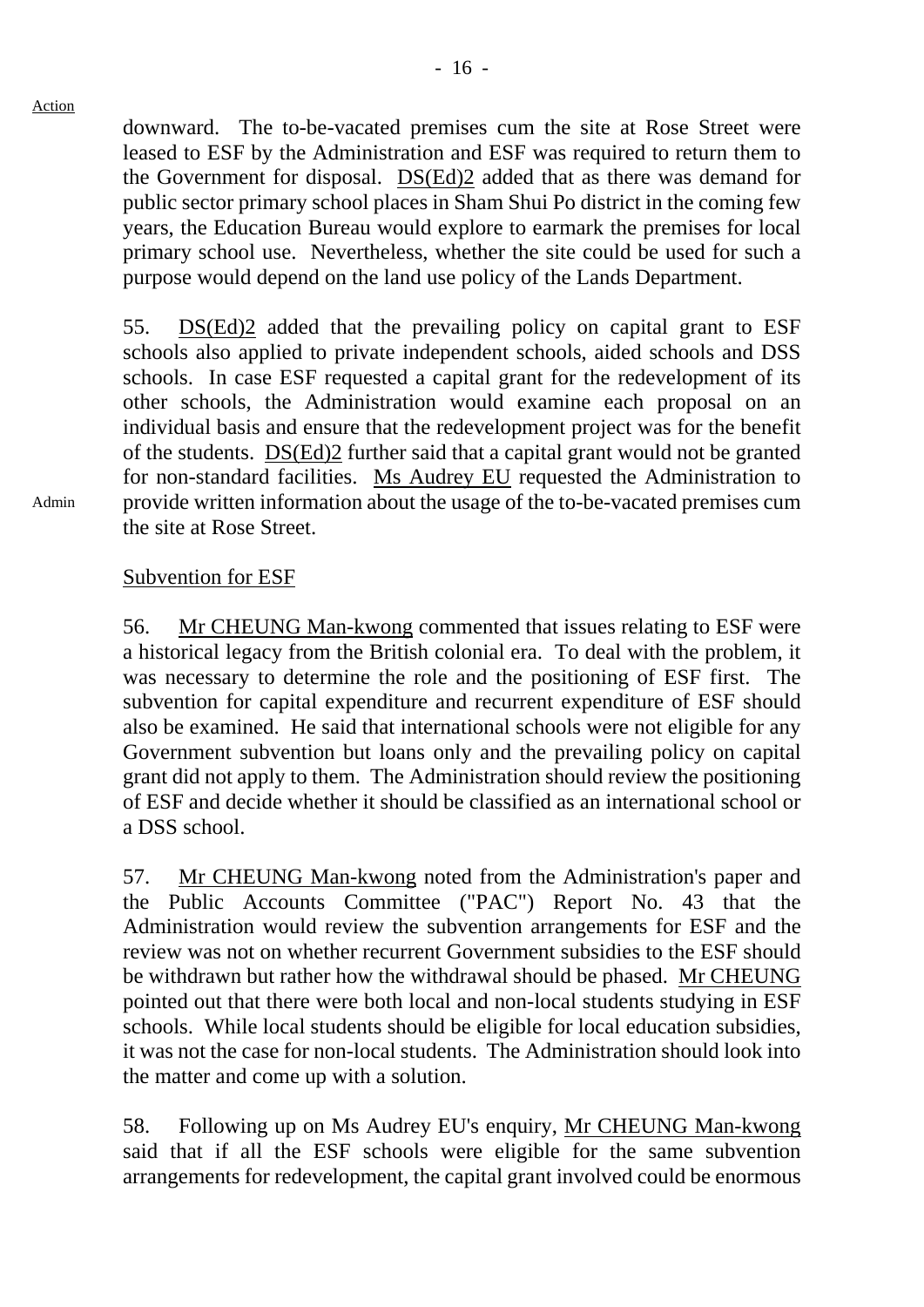and this was an important consideration for members. It was therefore necessary for the Administration to determine the positioning of ESF as soon as possible. Given that ESF would return the to-be-vacated premises cum the site at Rose Street to the Government, he would support the funding proposal. He called on the Administration to commence expeditiously its review on the subvention arrangements for ESF.

59. In response, US(Ed) said that ESF had enhanced its governance in response to the release of the PAC Report No. 43. ESF had introduced a series of reform measures since 2008 which included, among others, the establishment of a new Board of Governors ("the Board") and the setting up of advisory committees. The Administration considered it an appropriate time now to start the review on the subvention arrangements for ESF. The review would cover ESF's role and positioning, service targets, financial management, etc. US(Ed) added that to maintain Hong Kong's position as an international finance centre, it was necessary to provide English-medium school places for the children of expatriates in Hong Kong. This factor would also be considered in the review. In response to the Chairman's enquiry on the time required for the review, US(Ed) said that the Administration would try to complete it as soon as practicable.

60. Ms Cyd HO supported the redevelopment project in principle on the grounds that the Government could resume the site at Rose Street and it would save the students the trouble of travelling between the two campuses. Nevertheless, she was concerned that a lot of historical problems about ESF remained unresolved. Ms HO said that ESF schools were originally intended for children of expatriate civil servants but their service targets had been changed. The positioning of ESF schools was unclear. If ESF's role was to provide affordable education for children of expatriate civil servants, the increase of its tuition fee should be comparable to that of the civil service pay. She was gravely concerned that the tuition fee of ESF schools was becoming unaffordable to expatriate civil servants, not to mention the ethnic minorities. Given the limited school choices for the expatriate families, the Administration had to address the need of their children for education. If the Administration intended to provide subvention for ESF schools as for DSS schools, the arrangements must be transparent.

61. Ms Cyd HO further said that she had received complaints from two parents groups about the financial arrangements of ESF and ESF Educational Services Limited ("ESL"). These parents alleged that ESF had transferred some of its fund which was meant for maintenance and capital works projects to ESL. As a result, ESF might have to increase the tuition fee or raise fund in order to carry out maintenance and capital works projects. A holistic review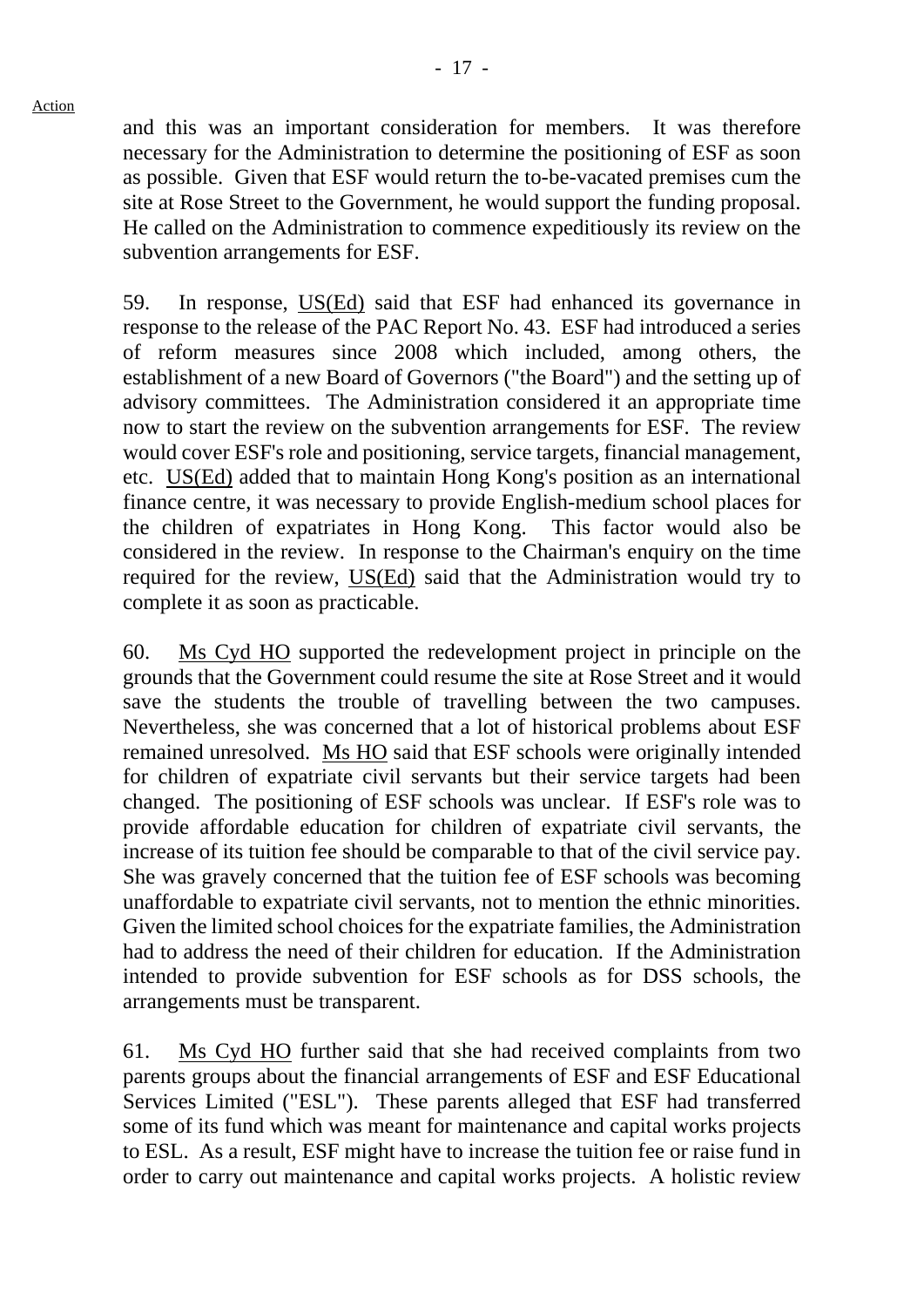on ESF was therefore necessary. Ms HO commented that the Administration always gave certain undertakings for the purpose of securing members' support for financial proposals but those undertakings were often not honoured afterwards. She called on the Administration to provide a clear timeline for the review.

62. US(Ed) responded that the Administration had always encouraged ESF to consult the parents on any proposal for tuition fee increase. He assured members that the review would take into account the educational needs of the non-Chinese speaking children who required financial assistance and the tuition fee adjustment mechanism of ESF schools.

63. Mrs Heather Du Quesnay clarified that ESF and ESL were separate companies as far as their accounts were concerned. De facto control over ESL was held by ESF and the Board had just reviewed this arrangement with great care. There were no cross subsidies from ESF to ESL. ESF had used its cash balances to fund the capital expenditures for the private independent schools operated by ESL 10 years ago. The purpose was to increase the number of places in these schools to accommodate the educational need of non-Chinese speaking children and children who found the local education system not suitable for them. The project was regarded as a service to the community and was carried out in partnership with the Government. ESL had entered into a 20-year repayment scheme with ESF. ESF would monitor the scheme carefully and ensure that ESL would make the payment within the specified period.

64. As regards the tuition fee, Mrs Heather Du Quesnay said that ESF had increased its tuition fee only once between 1998-1999 and 2005-2006 at a very small rate. ESF had fallen behind in a number of vital activities including building maintenance, enhancement of information technology systems, significant curriculum development such as the introduction of the International Baccalaureate Primary Years Programme in primary schools and the improvement to the curriculum of Chinese Language subject. An increase in tuition fee was therefore necessary and ESF would try to keep the tuition fee at a reasonable level. Mrs Du Quesnay added that ESF had held two public meetings recently to explain its finances and accounts to parents and the relevant information was published on its website. ESF would endeavour to maintain a high level of transparency.

65. Mr Paul CHAN declared that his daughter was studying in an international school. He said that since the students would be benefitted from the redevelopment of the School, he would support the funding proposal. Given that there were local students studying in ESF schools, he considered it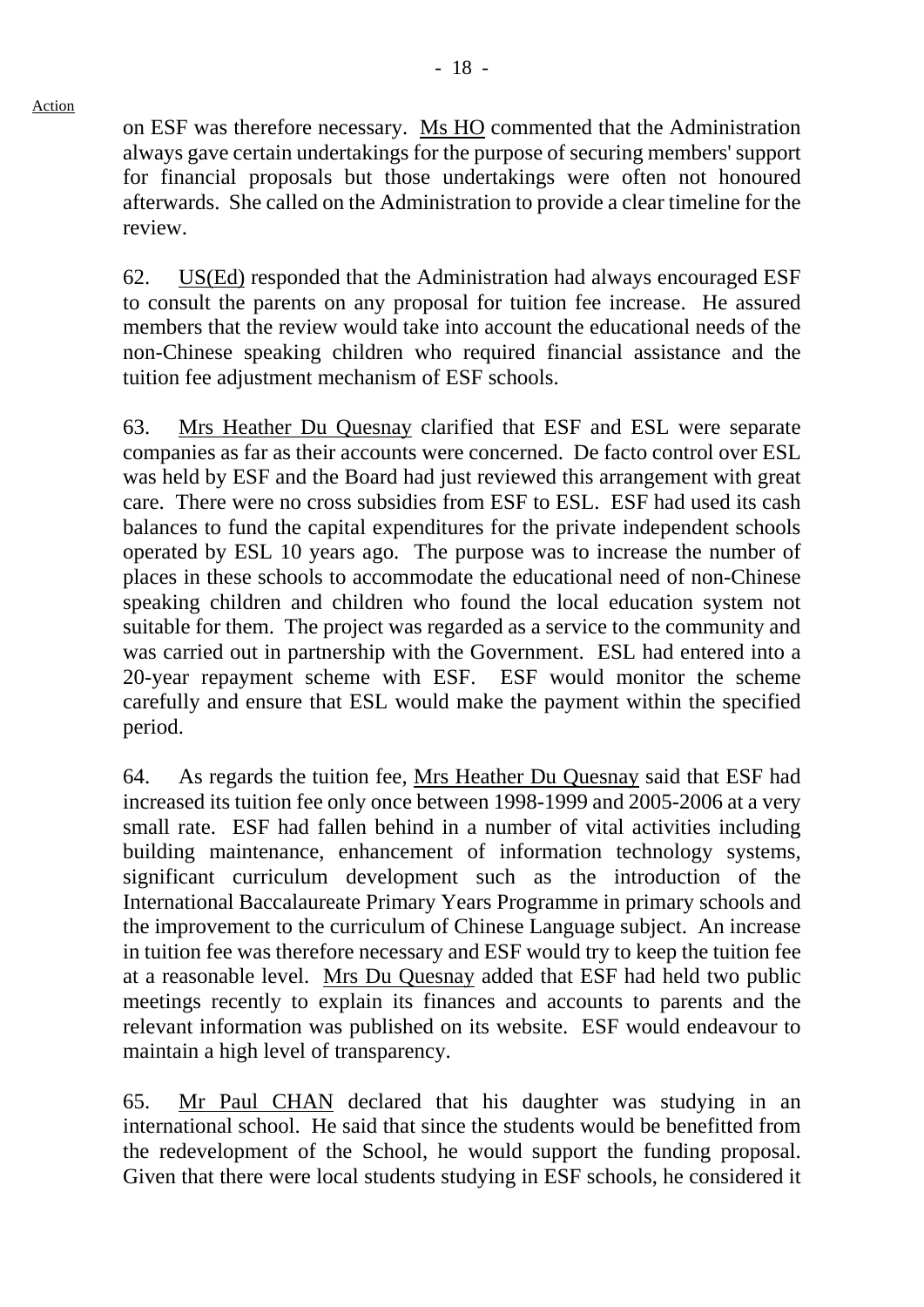in order for the provision of subsidies to these students. Nevertheless, he considered a review of the subvention arrangements for ESF necessary. Instead of singling out ESF schools for review, the Administration should also review international schools, DSS schools, private independent schools and aided schools so as to provide members with a full picture. In his view, the Administration should complete the review before the funding proposal was submitted to FC.

66. Mr Paul CHAN further said that the loan from ESF to ESL was about the same amount of the Government capital grant for the project and it was reported recently in the media that the two private independent schools of ESL were unable to repay the loan to ESF on time. He enquired whether the Administration would examine the financial position of ESF when it applied for the capital grant. If ESF was found to be financially capable of footing the capital works expenditure, whether the Administration would still provide the capital grant because of the prevailing policy. He was also concerned whether the Administration or ESF would shoulder the cost in excess of the estimated budget.

67. US(Ed) responded that in order for the School to operate in the new premises in the 2013-2014 school year and subject to the Panel's support, the Administration intended to submit the funding proposal to the Public Works Subcommittee ("PWSC") in January 2011 and to FC in February 2011. The review on the subvention arrangements for ESF was complicated and it was unlikely to complete the review before the submission of the funding proposal to FC. The Administration hoped to reach consensus with ESF on key principles and issues of the review before the end of the current legislative session.

68. DS(Ed)2 supplemented that the Administration planned to commence formal discussion with the ESF soon. The review would cover a number of areas including ESF's role and positioning, service targets, financial management, governance and fee-related arrangements of ESF. The Administration aimed to report the progress to the Panel by the end of the current legislative session.

69. DS(Ed)2 further said that there would be a contingency reserve for the project in question as for other projects. ESF would bear the cost in excess of the approved amount for non-standard facilities. The Administration had examined the financial position of ESF. It had also studied whether ESF had a prudent capital development plan for its schools. Apart from this redevelopment project, ESF was planning a redevelopment project for King George V School which would mainly involve non-standard facilities and no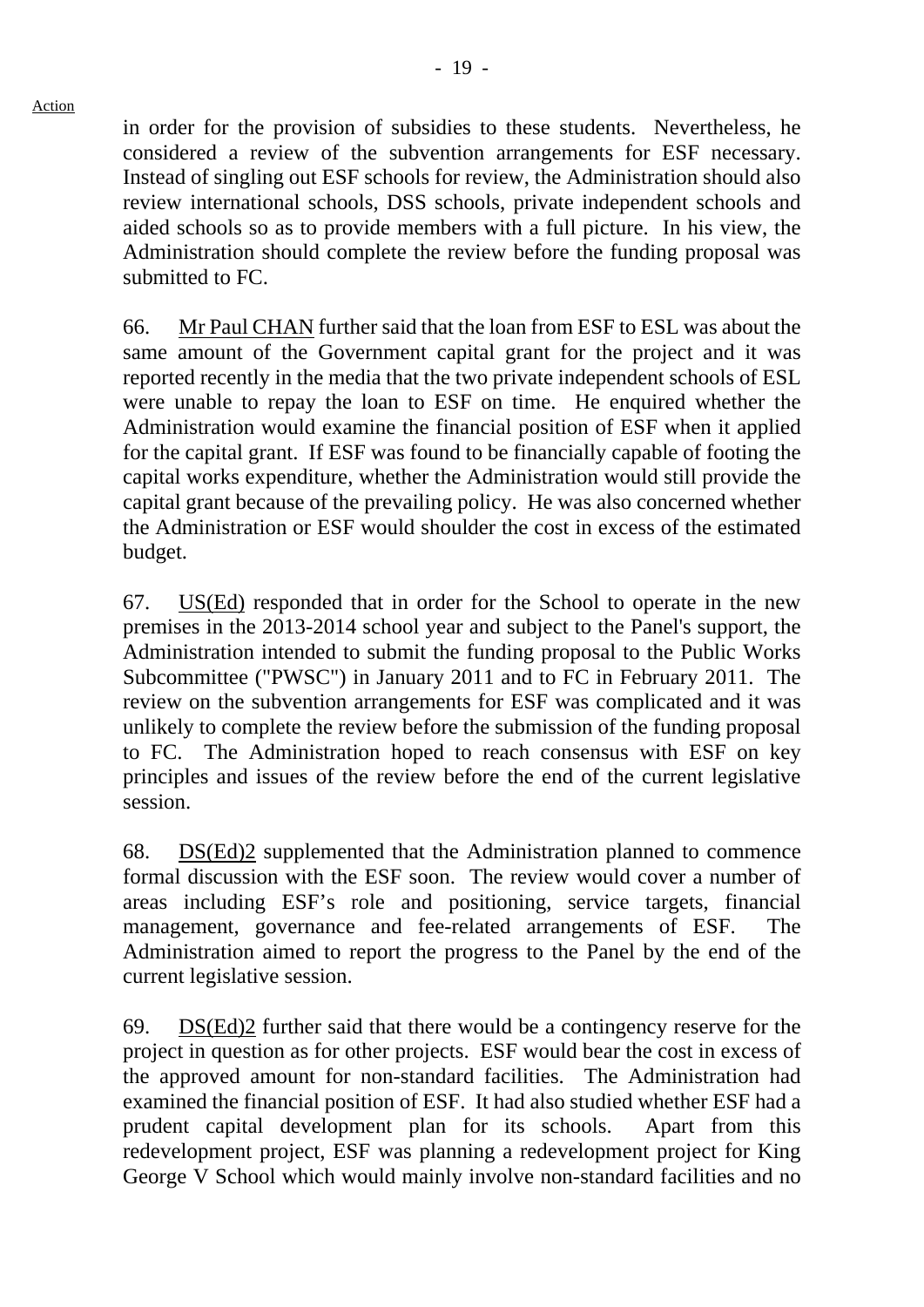capital grant would be provided by the Government. Having regard to the pressing need for the redevelopment of the School which involved mainly standard facilities, the Administration considered the redevelopment project justifiable.

70. In response to the Chairman's question on whether the capital grant subvention for the project was capped at \$169.3 million at September 2009 prices, DS(Ed)2 said that according to the Administration's assessment, the cost of the project should be within the estimated amount. The ESF would bear the cost in case additional funding was required.

71. Mr Paul CHAN said that the Administration and ESF might not reach a consensus on all aspects. He suggested that the Administration should set out the areas where there were divergent views for members' discussion.

72. Mr CHEUNG Man-kwong appreciated that the historical problems of ESF could not be resolved overnight and radical changes would create chaos to the students. He therefore agreed on the need for the provision of transitional arrangements to allow ESF a reasonable time to adapt to the changes. Nevertheless, he considered it necessary to come up with an ultimate solution for ESF for the well-being of the students. He opined that if ESF was positioned as an international school, the subvention arrangements for ESF should be on a par with those for other international schools. If ESF was classified as a DSS school, it should be subject to the regulation in the same manner as other DSS schools. ESF could not maintain its unique position indefinitely as the subvention arrangements for it should be accountable to the public. There was a need for the Administration and ESF to rectify the existing anomaly and find out an arrangement which would be acceptable to them and to the public as well. Mr CHEUNG further said that students' benefit was members' primary concern in the consideration of the funding proposal. He was given to understand that the funding proposal might be the last one of its kind for ESF. Under these circumstances, he would support the funding proposal. However, it was necessary for the Administration to provide members with a substantive proposal on the way forward for ESF by the end of the current legislative session.

73. In response to the Chairman's question, US(Ed) said that as the review on ESF had yet to be finalized, it would be premature to say that the proposed capital grant for the redevelopment project of the School would the last one for ESF.

74. Ms Cyd HO said that ESF's substantial loan to ESL had raised concern on whether its request for Government subvention for the redevelopment of the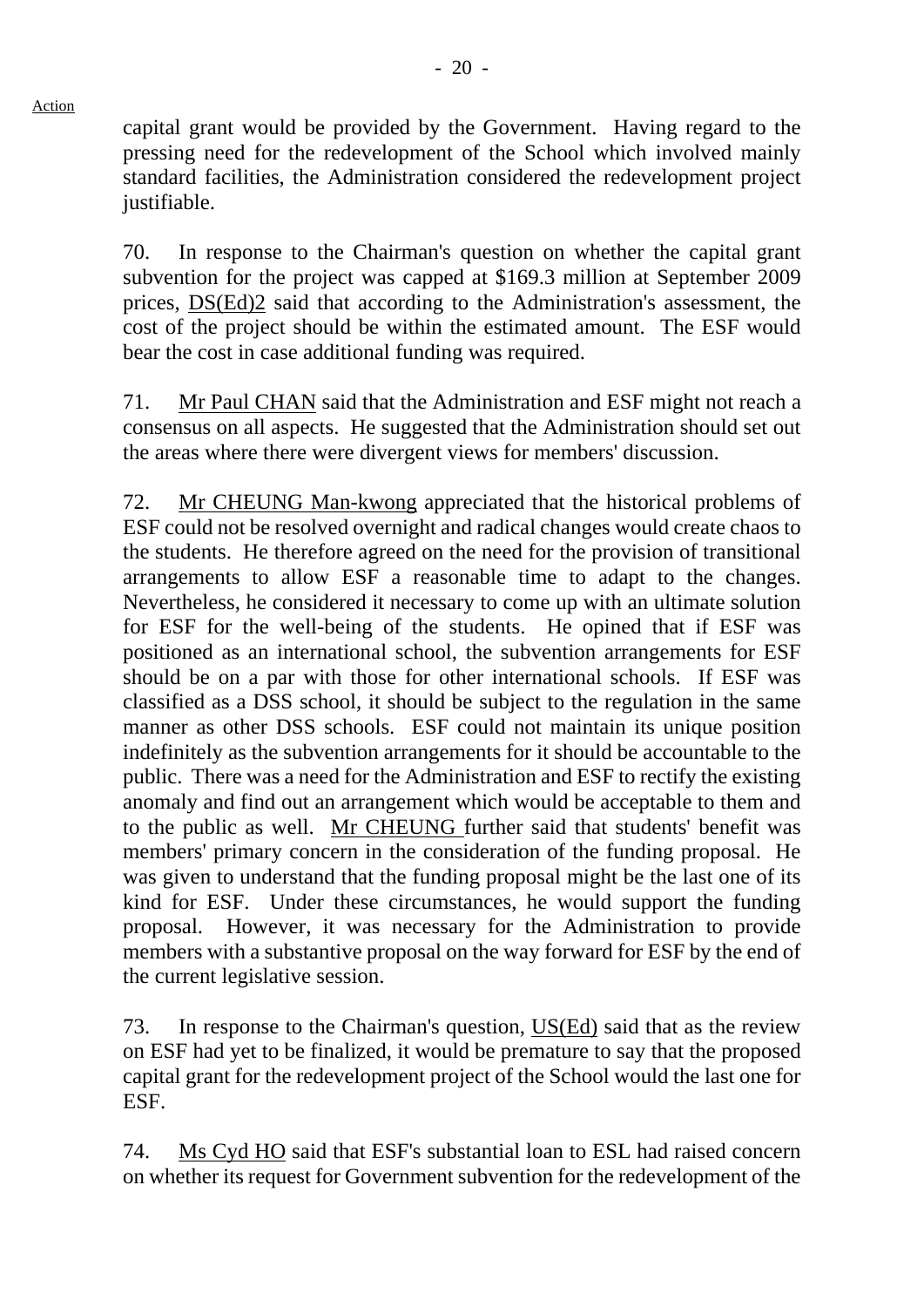Action

Admin

School was due to the improper financial arrangements between ESF and ESL. She requested the Administration to provide before the PWSC meeting information on the following -

- (a) the annual increase in the tuition fee of each ESF school in the past 10 years and the criteria for approving fee increases;
- (b) the amount and repayment period of the loan from ESF to ESL; and when such loan was granted;
- (c) whether ESF had consulted the parents of its students on the grant of such loan to ESL and whether the majority of the parents had agreed to it;
- (d) the amount and percentage of tuition fees deposited to the reserve fund of ESF for undertaking new school projects and maintenance projects and the target period for accumulation of the reserve fund for achieving the purpose; and
- (e) whether ESF had consulted the parents of its students on (d) above and whether it had taken into account parents' affordability.

75. DS(Ed)2 explained that according to the Education Ordinance (Cap. 279), adjustments to tuition fees were subject to the approval of the Education Bureau. The Administration had examined the merits of ESF's justifications in considering ESF's applications for increase in tuition fee. The Administration would examine whether the additional income brought about by the revised tuition fee would be used for implementing new learning and teaching measures to the benefit of the students and how these measures would be communicated to the parents through the Board and the parent-teacher associations. DS(Ed)2 added that in scrutinizing the application of tuition fee increase from ESF, the Administration had stressed the importance of consultation and communication between ESF and the parents.

Admin 76. Apart from the above information, the Chairman requested the Administration to provide members with a preliminary workplan and timetable for review on issues relating to ESF and the usage of and arrangements for the to-be-vacated premises cum the site at Rose Street before the PWSC meeting. Concluding the discussions, the Chairman said that the Panel supported the submission of the funding proposal to PWSC for consideration.